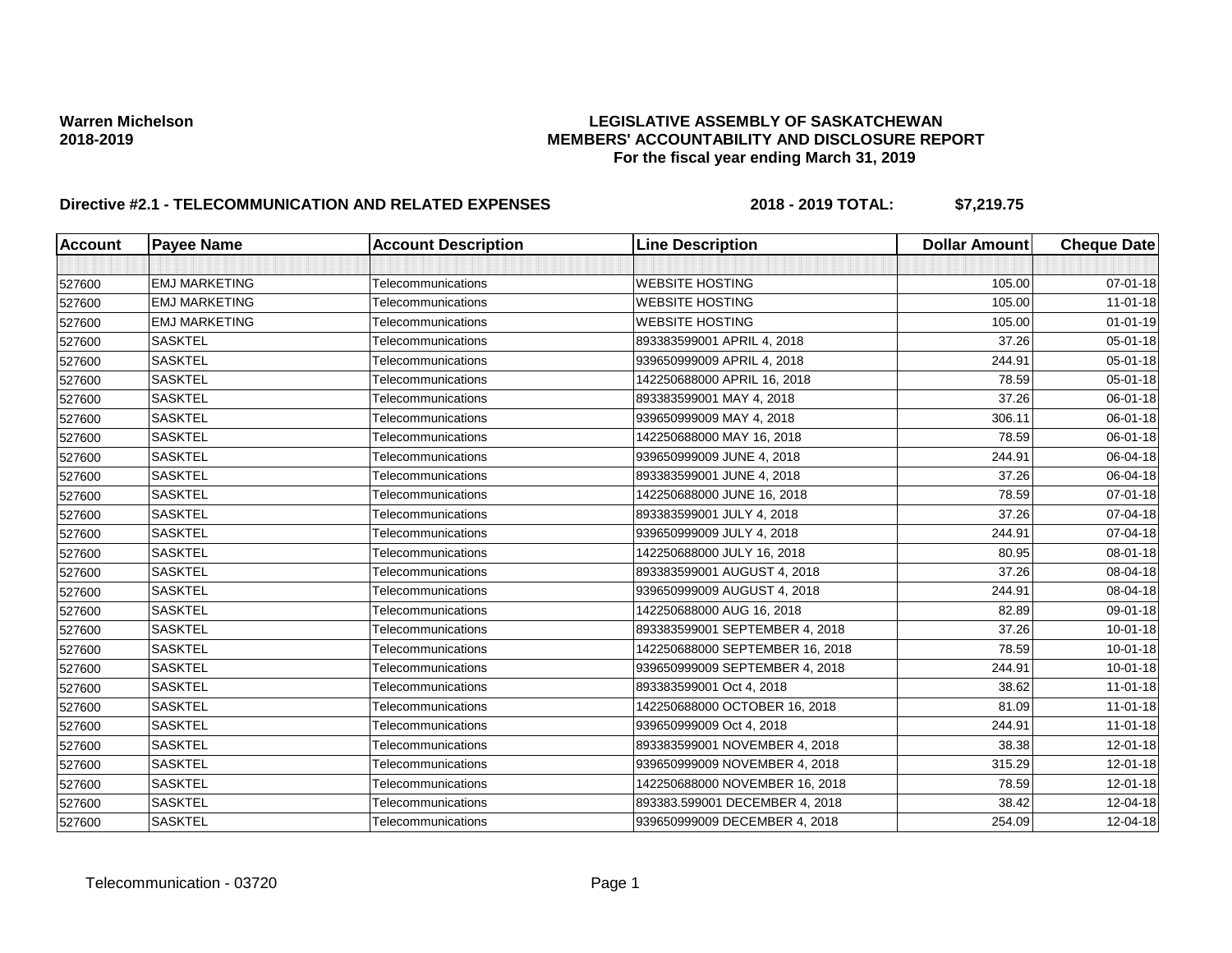| <b>Account</b> | <b>Payee Name</b> | <b>Account Description</b> | <b>Line Description</b>                         | <b>Dollar Amount</b> | <b>Cheque Date</b> |
|----------------|-------------------|----------------------------|-------------------------------------------------|----------------------|--------------------|
|                |                   |                            |                                                 |                      |                    |
| 527600         | <b>SASKTEL</b>    | <b>Telecommunications</b>  | 142250688000 DECEMBER 16, 2018                  | 78.59                | $01 - 01 - 19$     |
| 527600         | <b>SASKTEL</b>    | Telecommunications         | 939650999009 JANUARY 4, 2019                    | 254.37               | $01 - 04 - 19$     |
| 527600         | <b>SASKTEL</b>    | Telecommunications         | 893383599001 JANUARY 4, 2019                    | 38.41                | $01 - 04 - 19$     |
| 527600         | <b>SASKTEL</b>    | Telecommunications         | 142250688000 JANUARY 16, 2019                   | 78.59                | 02-01-19           |
| 527600         | <b>SASKTEL</b>    | Telecommunications         | 893383599001 FEBRUARY 4, 2019                   | 38.17                | 02-04-19           |
| 527600         | <b>SASKTEL</b>    | Telecommunications         | 939650999009 FEBRUARY 4, 2019                   | 244.91               | 02-04-19           |
| 527600         | <b>SASKTEL</b>    | Telecommunications         | 142250688000 FEBRUARY 16, 2019                  | 81.33                | 03-01-19           |
| 527600         | <b>SASKTEL</b>    | Telecommunications         | 939650999009 MARCH 4, 2019                      | 244.91               | 03-04-19           |
| 527600         | <b>SASKTEL</b>    | Telecommunications         | 893383599001 MARCH 4, 2019                      | 37.26                | 03-04-19           |
| 527600         | <b>SASKTEL</b>    | Telecommunications         | 142250688000 MARCH 16, 2019                     | 80.95                | 03-16-19           |
| 527600         | <b>SHAW CABLE</b> | Telecommunications         | APRIL 8 - MAY 7, 2018                           | 147.29               | 04-01-18           |
| 527600         | <b>SHAW CABLE</b> | Telecommunications         | MAY 8 - JUNE 7, 2018                            | 145.10               | 05-01-18           |
| 527600         | <b>SHAW CABLE</b> | Telecommunications         | JUNE 8 - JULY 7, 2018                           | 146.28               | 06-01-18           |
| 527600         | <b>SHAW CABLE</b> | Telecommunications         | <b>JULY 8 - AUGUST 7, 2018</b>                  | 146.28               | 06-08-18           |
| 527600         | <b>SHAW CABLE</b> | Telecommunications         | AUGUST 8 - SEPTEMBER 7, 2018                    | 146.28               | 07-08-18           |
| 527600         | <b>SHAW CABLE</b> | Telecommunications         | SEPTEMBER 8 - OCTOBER 7, 2018                   | 146.28               | 08-08-18           |
| 527600         | <b>SHAW CABLE</b> | Telecommunications         | OCTOBER 1 - NOVEMBER 4, 2018                    | 146.28               | $10 - 01 - 18$     |
| 527600         | <b>SHAW CABLE</b> | Telecommunications         | 055-6198-5548 Nov 8-Dec 7, 2018                 | 146.28               | $11-01-18$         |
| 527600         | <b>SHAW CABLE</b> | Telecommunications         | DECEMBER 8 - JANUARY 7, 2019                    | 146.28               | 12-01-18           |
| 527600         | <b>SHAW CABLE</b> | Telecommunications         | JANUARY 8 - FEBRUARY 7, 2019                    | 162.18               | $01 - 01 - 19$     |
| 527600         | <b>SHAW CABLE</b> | Telecommunications         | FEBRUARY 8 - MARCH 19, 2019                     | 162.18               | 01-08-19           |
| 527600         | <b>SHAW CABLE</b> | Telecommunications         | MARCH 8 - APRIL 7, 2019                         | 167.74               | 03-01-19           |
| 527600         | <b>SHAW CABLE</b> | Telecommunications         | RTV - WARREN MICHELSON - PERSONAL<br><b>USE</b> | $-15.00$             | 03-28-19           |
| 530600         | <b>SASKTEL</b>    | Placement - Tender Ads     | 939650999009 APRIL 4, 2018                      | 61.20                | 05-01-18           |
| 530600         | <b>SASKTEL</b>    | Placement - Tender Ads     | 939650999009 JUNE 4, 2018                       | 61.20                | 06-04-18           |
| 530600         | <b>SASKTEL</b>    | Placement - Tender Ads     | 939650999009 JULY 4, 2018                       | 61.20                | 07-04-18           |
| 530600         | <b>SASKTEL</b>    | Placement - Tender Ads     | 939650999009 AUGUST 4, 2018                     | 61.20                | 08-04-18           |
| 530600         | <b>SASKTEL</b>    | Placement - Tender Ads     | 939650999009 SEPTEMBER 4, 2018                  | 61.20                | $10 - 01 - 18$     |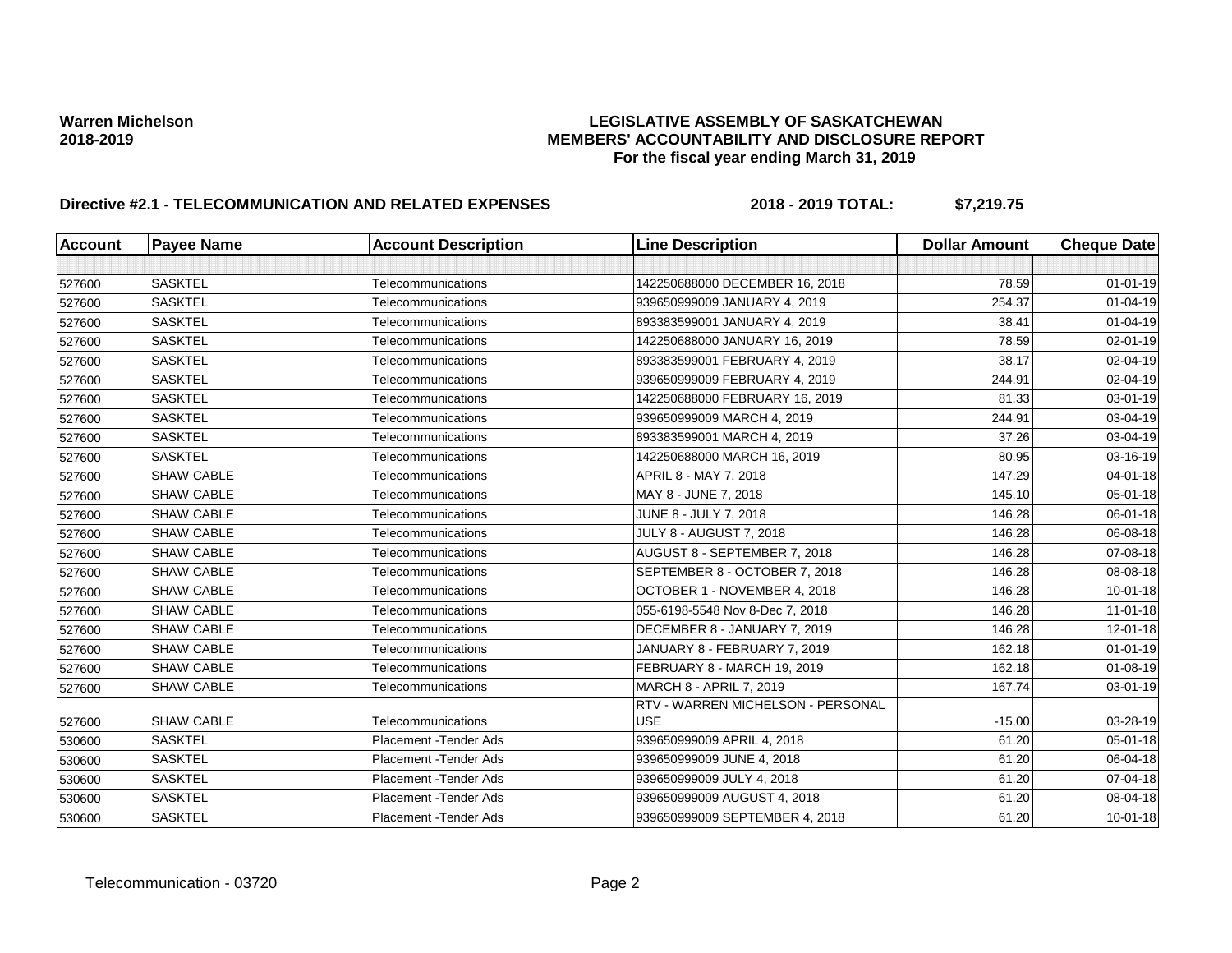| Account | Payee Name     | <b>Account Description</b> | <b>Line Description</b>       | <b>Dollar Amount</b> | <b>Cheque Date</b>        |
|---------|----------------|----------------------------|-------------------------------|----------------------|---------------------------|
|         |                |                            |                               |                      |                           |
| 530600  | <b>SASKTEL</b> | Placement - Tender Ads     | 939650999009 Oct 4, 2018      | 61.20                | $11-01-18$                |
| 530600  | <b>SASKTEL</b> | Placement - Tender Ads     | 939650999009 DECEMBER 4, 2018 | 61.20                | 12-04-18                  |
| 530600  | <b>SASKTEL</b> | Placement - Tender Ads     | 939650999009 JANUARY 4, 2019  | 61.20                | 01-04-19                  |
| 530600  | <b>SASKTEL</b> | Placement - Tender Ads     | 939650999009 FEBRUARY 4, 2019 | 61.20                | 02-04-19                  |
| 530600  | <b>SASKTEL</b> | Placement - Tender Ads     | 939650999009 MARCH 4, 2019    | 61.20                | $\overline{03} - 04 - 19$ |
|         |                |                            |                               |                      |                           |
|         |                |                            |                               |                      |                           |
|         |                |                            |                               |                      |                           |
|         |                |                            |                               |                      |                           |
|         |                |                            |                               |                      |                           |
|         |                |                            |                               |                      |                           |
|         |                |                            |                               |                      |                           |
|         |                |                            |                               |                      |                           |
|         |                |                            |                               |                      |                           |
|         |                |                            |                               |                      |                           |
|         |                |                            |                               |                      |                           |
|         |                |                            |                               |                      |                           |
|         |                |                            |                               |                      |                           |
|         |                |                            |                               |                      |                           |
|         |                |                            |                               |                      |                           |
|         |                |                            |                               |                      |                           |
|         |                |                            |                               |                      |                           |
|         |                |                            |                               |                      |                           |
|         |                |                            |                               |                      |                           |
|         |                |                            |                               |                      |                           |
|         |                |                            |                               |                      |                           |
|         |                |                            |                               |                      |                           |
|         |                |                            |                               |                      |                           |
|         |                |                            |                               |                      |                           |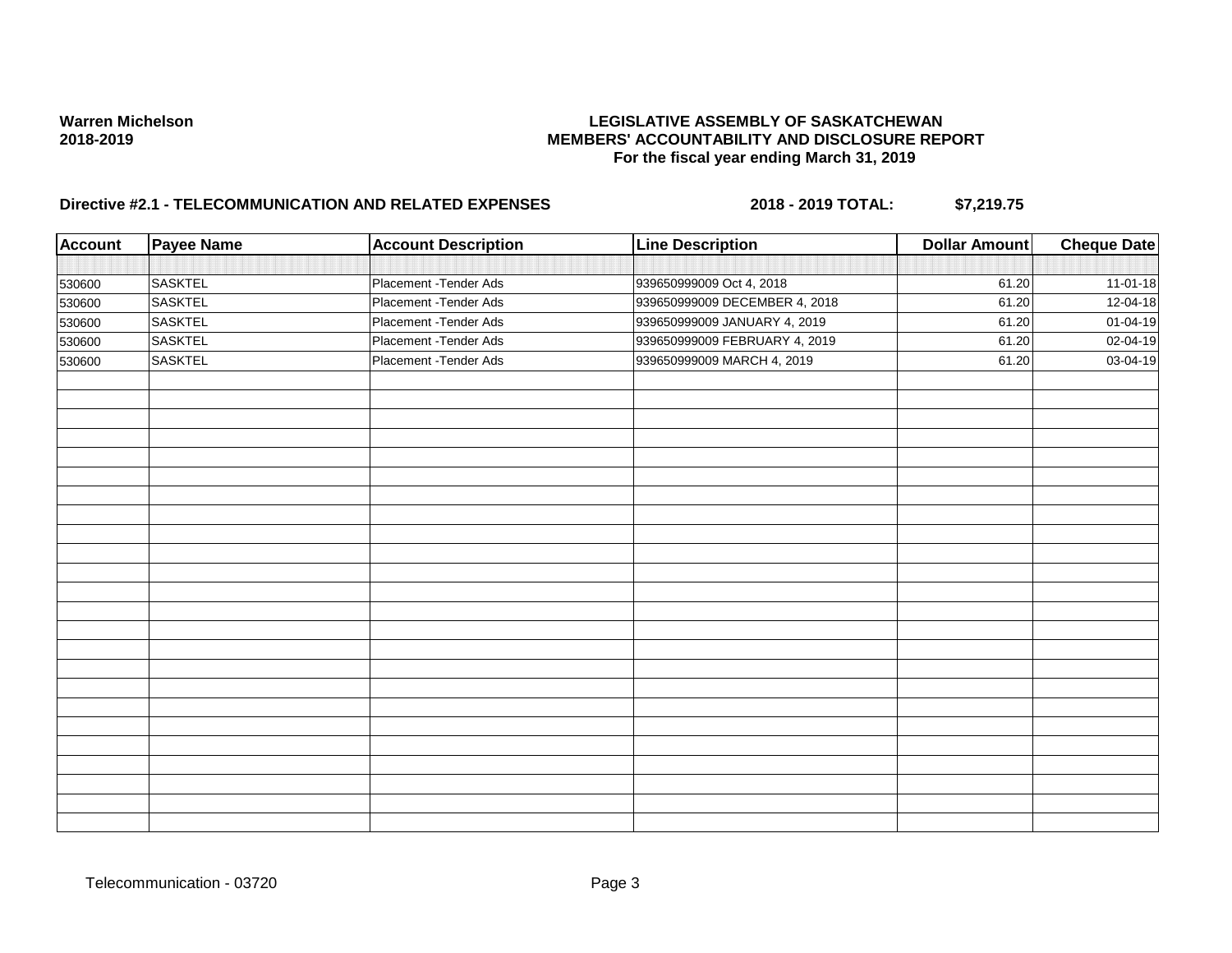| <b>Account</b> | Payee Name | <b>Account Description</b> | <b>Line Description</b> | <b>Dollar Amount</b> | <b>Cheque Date</b> |
|----------------|------------|----------------------------|-------------------------|----------------------|--------------------|
|                |            |                            |                         |                      |                    |
|                |            |                            |                         |                      |                    |
|                |            |                            |                         |                      |                    |
|                |            |                            |                         |                      |                    |
|                |            |                            |                         |                      |                    |
|                |            |                            |                         |                      |                    |
|                |            |                            |                         |                      |                    |
|                |            |                            |                         |                      |                    |
|                |            |                            |                         |                      |                    |
|                |            |                            |                         |                      |                    |
|                |            |                            |                         |                      |                    |
|                |            |                            |                         |                      |                    |
|                |            |                            |                         |                      |                    |
|                |            |                            |                         |                      |                    |
|                |            |                            |                         |                      |                    |
|                |            |                            |                         |                      |                    |
|                |            |                            |                         |                      |                    |
|                |            |                            |                         |                      |                    |
|                |            |                            |                         |                      |                    |
|                |            |                            |                         |                      |                    |
|                |            |                            |                         |                      |                    |
|                |            |                            |                         |                      |                    |
|                |            |                            |                         |                      |                    |
|                |            |                            |                         |                      |                    |
|                |            |                            |                         |                      |                    |
|                |            |                            |                         |                      |                    |
|                |            |                            |                         |                      |                    |
|                |            |                            |                         |                      |                    |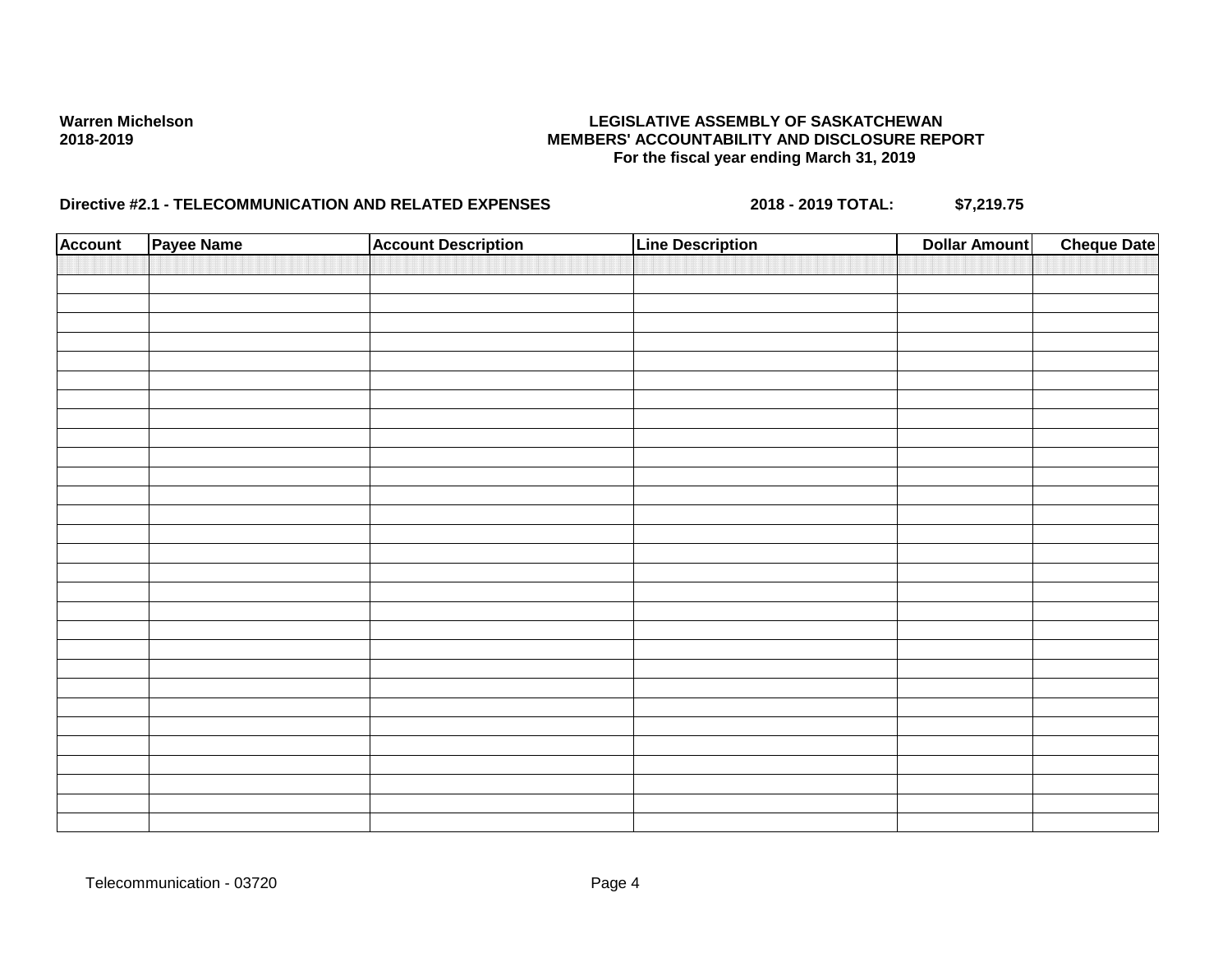| <b>Account</b> | <b>Payee Name</b> | <b>Account Description</b> | <b>Line Description</b> | Dollar Amount | <b>Cheque Date</b> |
|----------------|-------------------|----------------------------|-------------------------|---------------|--------------------|
|                |                   |                            |                         |               |                    |
|                |                   |                            |                         |               |                    |
|                |                   |                            |                         |               |                    |
|                |                   |                            |                         |               |                    |
|                |                   |                            |                         |               |                    |
|                |                   |                            |                         |               |                    |
|                |                   |                            |                         |               |                    |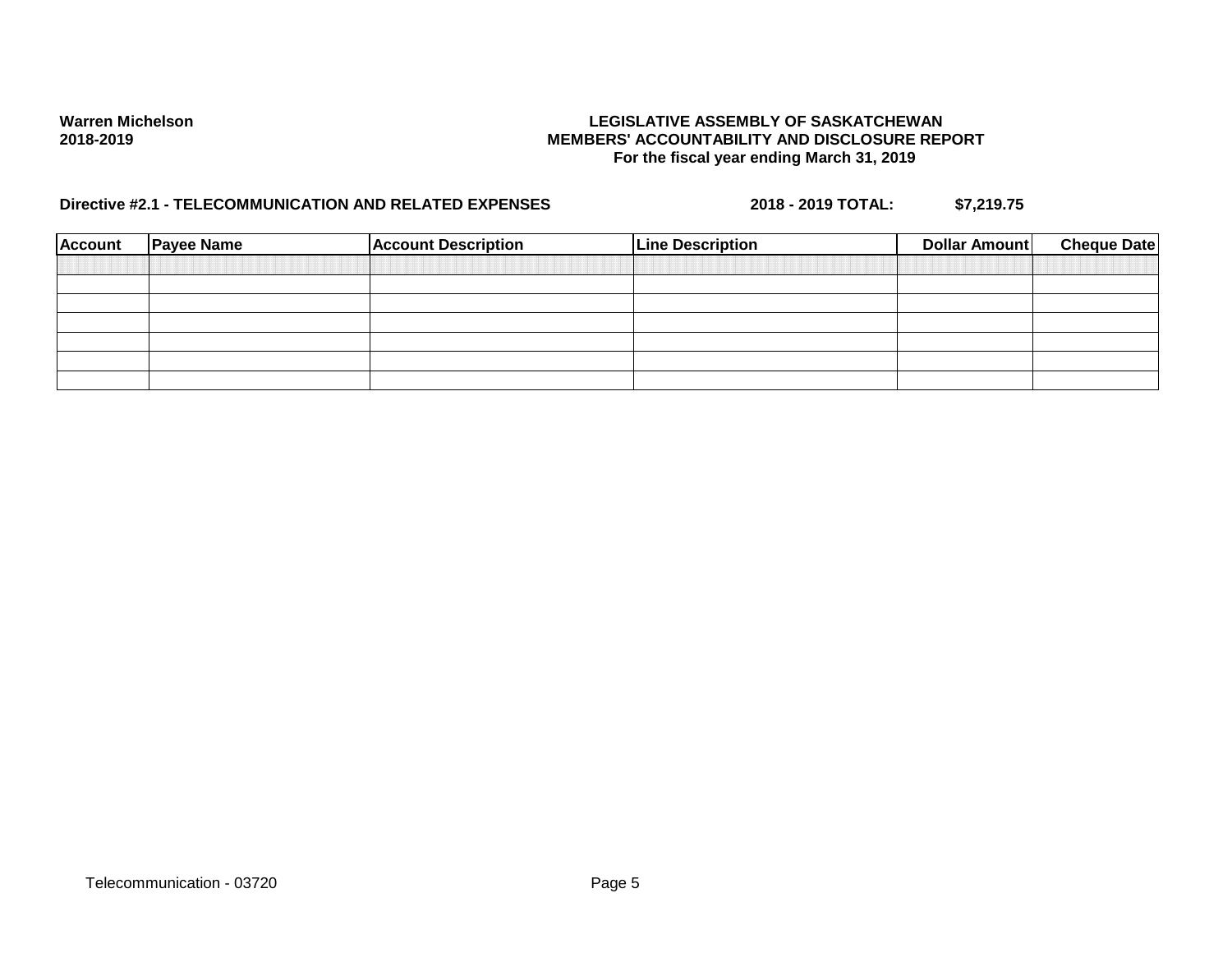## **LEGISLATIVE ASSEMBLY OF SASKATCHEWAN MEMBERS' ACCOUNTABILITY AND DISCLOSURE REPORT For the fiscal year ending March 31, 2019**

| <b>Account</b> | <b>Payee Name</b>    | <b>Account Description</b>  | <b>Line Description</b>                   | <b>Dollar Amount</b> | <b>Cheque Date</b> |
|----------------|----------------------|-----------------------------|-------------------------------------------|----------------------|--------------------|
|                |                      |                             |                                           |                      |                    |
| 541900         | MICHELSON, WARREN D. | <b>Elected Rep - Travel</b> | MLA TRAVEL APRIL 21 - 30, 2018            | 946.19               | 05-03-18           |
| 541900         | MICHELSON, WARREN D. | <b>Elected Rep - Travel</b> | <b>MLA TRAVEL APRIL 2 - 20, 2018</b>      | 1,467.09             | 05-03-18           |
| 541900         | MICHELSON, WARREN D. | <b>Elected Rep - Travel</b> | MLA TRAVEL MAY 1 - 18, 2018               | 1,618.40             | 06-07-18           |
| 541900         | MICHELSON, WARREN D. | Elected Rep - Travel        | MLA TRAVEL MAY 22 - 31, 2018              | 888.32               | 06-07-18           |
| 541900         | MICHELSON, WARREN D. | Elected Rep - Travel        | MLA TRAVEL JUNE 21 - 29, 2018             | 162.17               | 07-01-18           |
| 541900         | MICHELSON, WARREN D. | <b>Elected Rep - Travel</b> | MLa travel june 1 - 22, 2018              | 1,586.11             | 07-05-18           |
| 541900         | MICHELSON, WARREN D. | Elected Rep - Travel        | MLA TRAVEL JULY 1 - 31, 2018              | 584.32               | 08-02-18           |
| 541900         | MICHELSON, WARREN D. | <b>Elected Rep - Travel</b> | MLA TRAVEL AUGUST 1 - 28, 2018            | 1,674.62             | 09-13-18           |
| 541900         | MICHELSON, WARREN D. | <b>Elected Rep - Travel</b> | MLA TRAVEL AUGUST 29 - 31, 2018           | 38.40                | 09-14-18           |
| 541900         | MICHELSON, WARREN D. | Elected Rep - Travel        | MLA TRAVEL SEPTEMBER 6 - 20, 2018         | 588.85               | $10 - 11 - 18$     |
| 541900         | MICHELSON, WARREN D. | <b>Elected Rep - Travel</b> | MLA TRAVEL OCTOBER 2 - 28, 2018           | 1,239.55             | 11-08-18           |
| 541900         | MICHELSON, WARREN D. | Elected Rep - Travel        | MLA TRAVEL OCTOBER 29 - 31, 2018          | 364.55               | 11-08-18           |
| 541900         | MICHELSON, WARREN D. | Elected Rep - Travel        | MLA TRAVEL NOVEMBER 19 - 30, 2018         | 1,222.30             | 12-06-18           |
| 541900         | MICHELSON, WARREN D. | <b>Elected Rep - Travel</b> | MLA TRAVEL NOVEMBER 1 - 18, 2018          | 1,929.60             | 12-06-18           |
| 541900         | MICHELSON, WARREN D. | <b>Elected Rep - Travel</b> | MLA TRAVEL DECEMBER 24 - 31, 2018         | 184.85               | $01 - 10 - 19$     |
| 541900         | MICHELSON, WARREN D. | Elected Rep - Travel        | MLA TRAVEL DECEMBER 1 - 20, 2018          | 1,074.10             | $01 - 10 - 19$     |
| 541900         | MICHELSON, WARREN D. | Elected Rep - Travel        | MLA TRAVEL JANUARY 3 - 31, 2019           | 652.85               | 02-21-19           |
| 541900         | MICHELSON, WARREN D. | Elected Rep - Travel        | MLA TRAVEL FEBRUARY 1 - 27, 2019          | 693.00               | 03-07-19           |
| 541900         | MICHELSON, WARREN D. | Elected Rep - Travel        | MLA TRAVEL JANUARY 24 - MARCH 20,<br>2019 | 1,725.60             | 03-31-19           |
| 541900         | MICHELSON, WARREN D. | Elected Rep - Travel        | MLA TRAVEL MARCH 21 - 28, 2019            | 746.05               | 03-31-19           |
|                |                      |                             |                                           |                      |                    |
|                |                      |                             |                                           |                      |                    |
|                |                      |                             |                                           |                      |                    |
|                |                      |                             |                                           |                      |                    |
|                |                      |                             |                                           |                      |                    |
|                |                      |                             |                                           |                      |                    |
|                |                      |                             |                                           |                      |                    |
|                |                      |                             |                                           |                      |                    |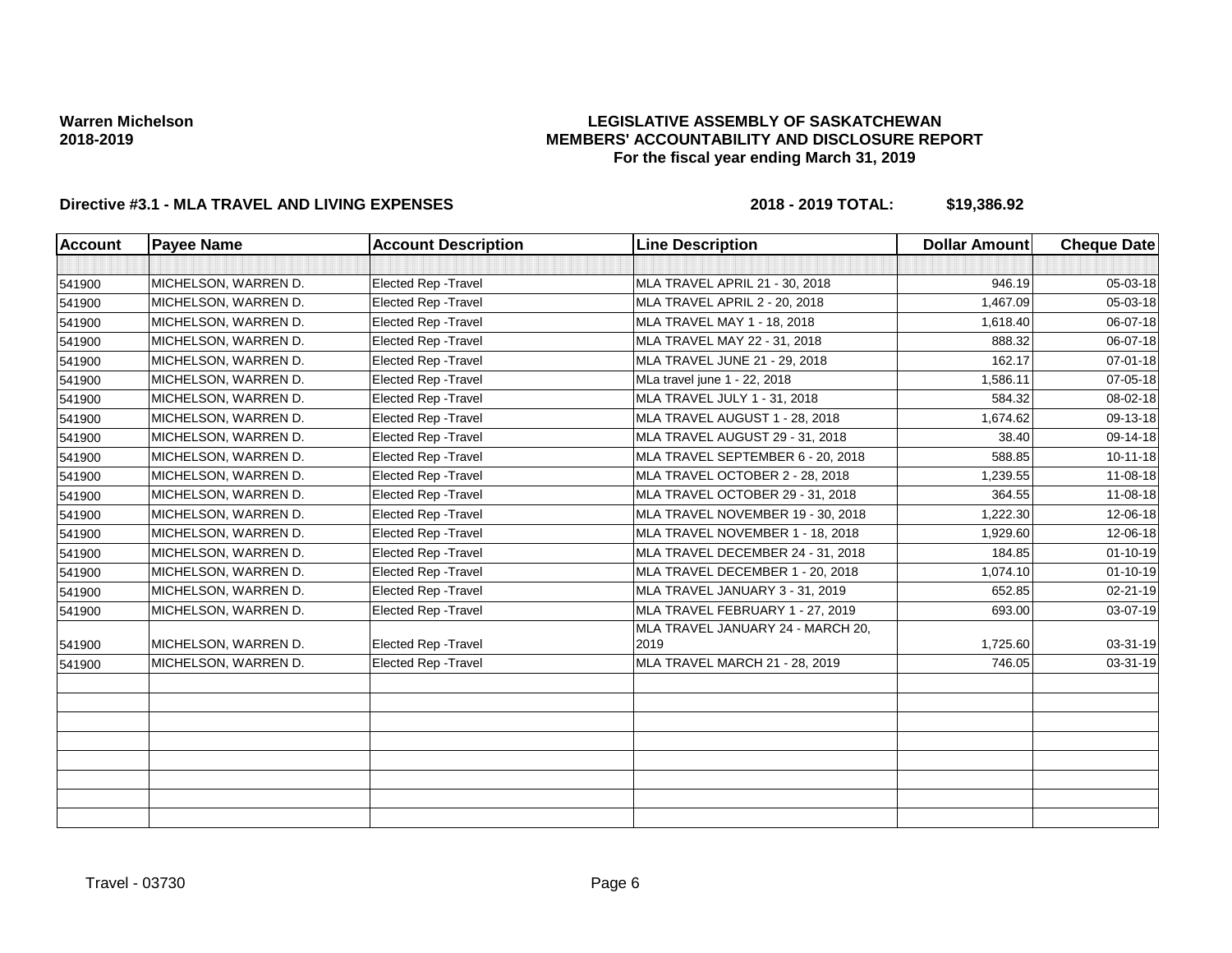## **LEGISLATIVE ASSEMBLY OF SASKATCHEWAN MEMBERS' ACCOUNTABILITY AND DISCLOSURE REPORT For the fiscal year ending March 31, 2019**

| <b>Account</b> | Payee Name | <b>Account Description</b> | <b>Line Description</b> | <b>Dollar Amount</b> | <b>Cheque Date</b> |
|----------------|------------|----------------------------|-------------------------|----------------------|--------------------|
|                |            |                            |                         |                      |                    |
|                |            |                            |                         |                      |                    |
|                |            |                            |                         |                      |                    |
|                |            |                            |                         |                      |                    |
|                |            |                            |                         |                      |                    |
|                |            |                            |                         |                      |                    |
|                |            |                            |                         |                      |                    |
|                |            |                            |                         |                      |                    |
|                |            |                            |                         |                      |                    |
|                |            |                            |                         |                      |                    |
|                |            |                            |                         |                      |                    |
|                |            |                            |                         |                      |                    |
|                |            |                            |                         |                      |                    |
|                |            |                            |                         |                      |                    |
|                |            |                            |                         |                      |                    |
|                |            |                            |                         |                      |                    |
|                |            |                            |                         |                      |                    |
|                |            |                            |                         |                      |                    |
|                |            |                            |                         |                      |                    |
|                |            |                            |                         |                      |                    |
|                |            |                            |                         |                      |                    |
|                |            |                            |                         |                      |                    |
|                |            |                            |                         |                      |                    |
|                |            |                            |                         |                      |                    |
|                |            |                            |                         |                      |                    |
|                |            |                            |                         |                      |                    |
|                |            |                            |                         |                      |                    |
|                |            |                            |                         |                      |                    |
|                |            |                            |                         |                      |                    |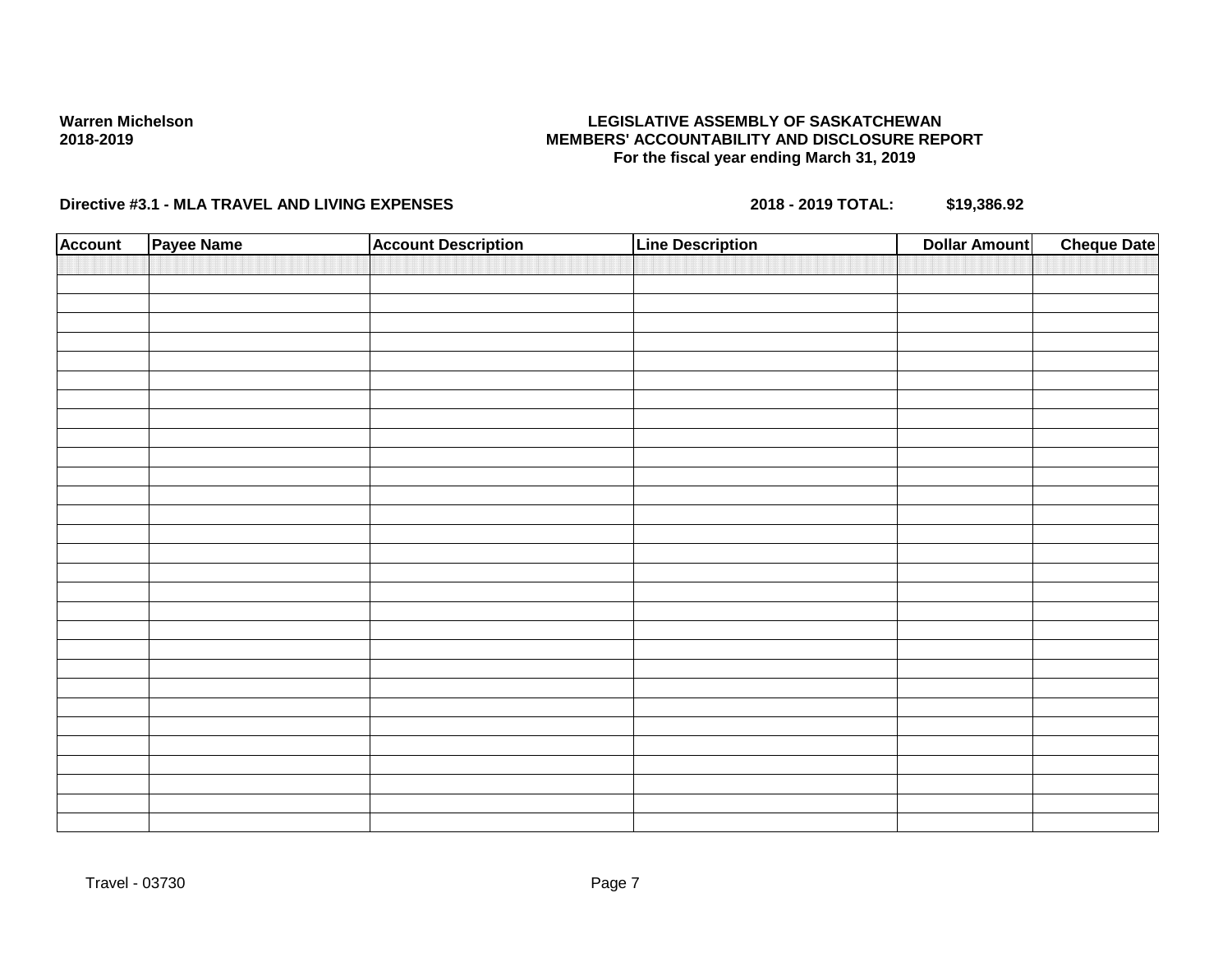## **LEGISLATIVE ASSEMBLY OF SASKATCHEWAN MEMBERS' ACCOUNTABILITY AND DISCLOSURE REPORT For the fiscal year ending March 31, 2019**

| <b>Account</b> | Payee Name | <b>Account Description</b> | <b>Line Description</b> | <b>Dollar Amount</b> | <b>Cheque Date</b> |
|----------------|------------|----------------------------|-------------------------|----------------------|--------------------|
|                |            |                            |                         |                      |                    |
|                |            |                            |                         |                      |                    |
|                |            |                            |                         |                      |                    |
|                |            |                            |                         |                      |                    |
|                |            |                            |                         |                      |                    |
|                |            |                            |                         |                      |                    |
|                |            |                            |                         |                      |                    |
|                |            |                            |                         |                      |                    |
|                |            |                            |                         |                      |                    |
|                |            |                            |                         |                      |                    |
|                |            |                            |                         |                      |                    |
|                |            |                            |                         |                      |                    |
|                |            |                            |                         |                      |                    |
|                |            |                            |                         |                      |                    |
|                |            |                            |                         |                      |                    |
|                |            |                            |                         |                      |                    |
|                |            |                            |                         |                      |                    |
|                |            |                            |                         |                      |                    |
|                |            |                            |                         |                      |                    |
|                |            |                            |                         |                      |                    |
|                |            |                            |                         |                      |                    |
|                |            |                            |                         |                      |                    |
|                |            |                            |                         |                      |                    |
|                |            |                            |                         |                      |                    |
|                |            |                            |                         |                      |                    |
|                |            |                            |                         |                      |                    |
|                |            |                            |                         |                      |                    |
|                |            |                            |                         |                      |                    |
|                |            |                            |                         |                      |                    |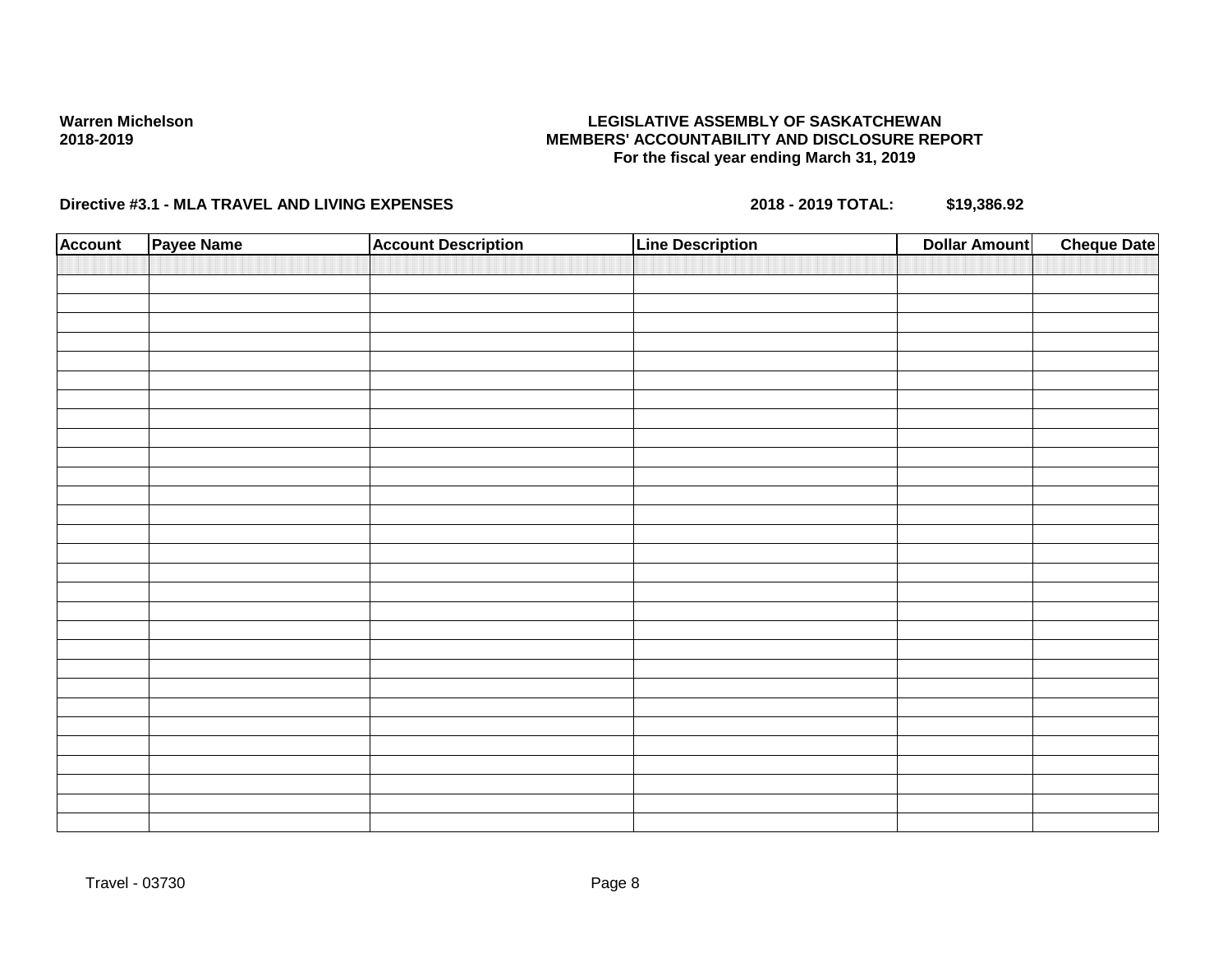## **LEGISLATIVE ASSEMBLY OF SASKATCHEWAN MEMBERS' ACCOUNTABILITY AND DISCLOSURE REPORT For the fiscal year ending March 31, 2019**

| <b>Account</b> | Payee Name | <b>Account Description</b> | <b>Line Description</b> | <b>Dollar Amount</b> | <b>Cheque Date</b> |
|----------------|------------|----------------------------|-------------------------|----------------------|--------------------|
|                |            |                            |                         |                      |                    |
|                |            |                            |                         |                      |                    |
|                |            |                            |                         |                      |                    |
|                |            |                            |                         |                      |                    |
|                |            |                            |                         |                      |                    |
|                |            |                            |                         |                      |                    |
|                |            |                            |                         |                      |                    |
|                |            |                            |                         |                      |                    |
|                |            |                            |                         |                      |                    |
|                |            |                            |                         |                      |                    |
|                |            |                            |                         |                      |                    |
|                |            |                            |                         |                      |                    |
|                |            |                            |                         |                      |                    |
|                |            |                            |                         |                      |                    |
|                |            |                            |                         |                      |                    |
|                |            |                            |                         |                      |                    |
|                |            |                            |                         |                      |                    |
|                |            |                            |                         |                      |                    |
|                |            |                            |                         |                      |                    |
|                |            |                            |                         |                      |                    |
|                |            |                            |                         |                      |                    |
|                |            |                            |                         |                      |                    |
|                |            |                            |                         |                      |                    |
|                |            |                            |                         |                      |                    |
|                |            |                            |                         |                      |                    |
|                |            |                            |                         |                      |                    |
|                |            |                            |                         |                      |                    |
|                |            |                            |                         |                      |                    |
|                |            |                            |                         |                      |                    |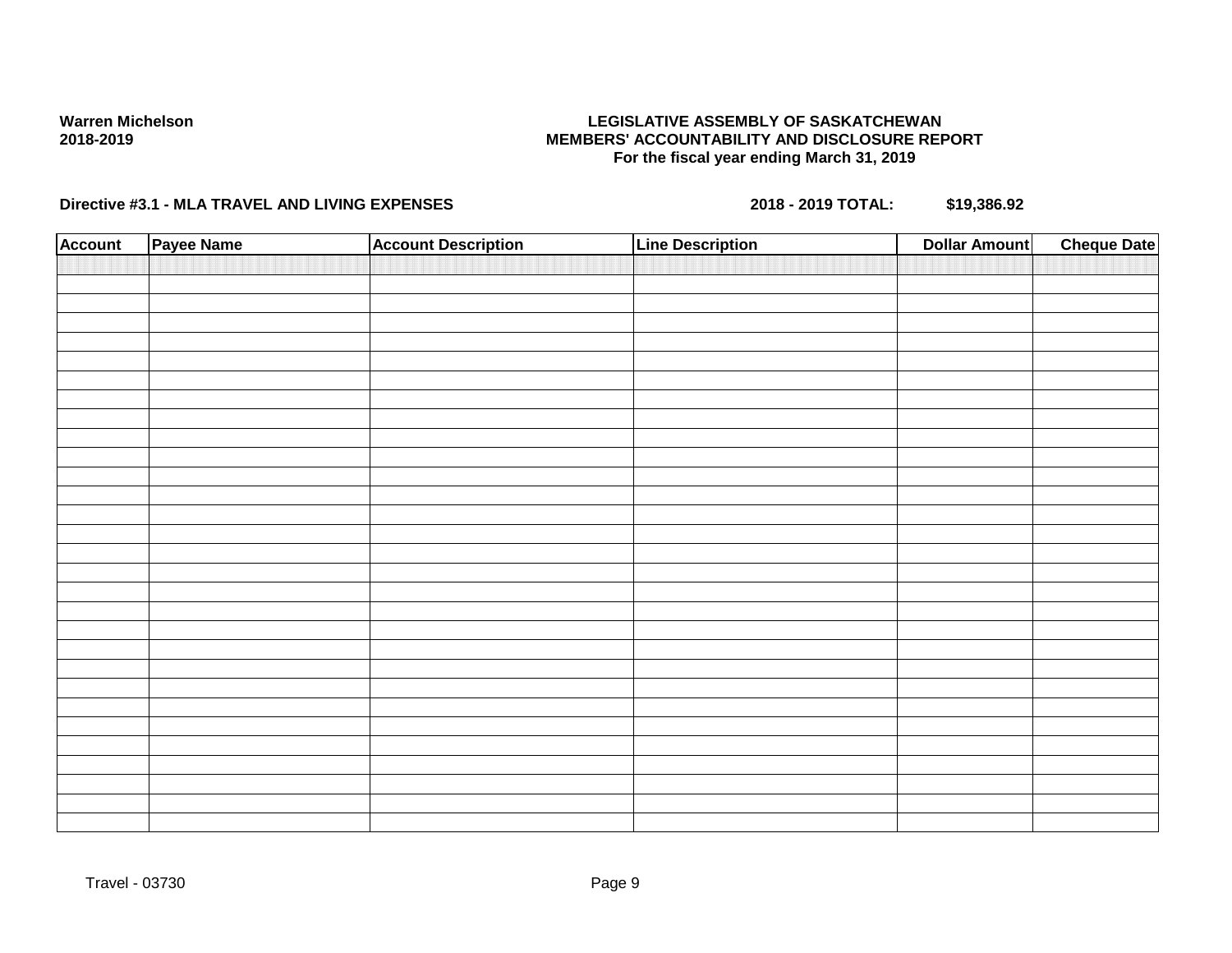## **LEGISLATIVE ASSEMBLY OF SASKATCHEWAN MEMBERS' ACCOUNTABILITY AND DISCLOSURE REPORT For the fiscal year ending March 31, 2019**

| <b>Account</b> | <b>Payee Name</b> | <b>Account Description</b> | <b>Line Description</b> | Dollar Amount | <b>Cheque Date</b> |
|----------------|-------------------|----------------------------|-------------------------|---------------|--------------------|
|                |                   |                            |                         |               |                    |
|                |                   |                            |                         |               |                    |
|                |                   |                            |                         |               |                    |
|                |                   |                            |                         |               |                    |
|                |                   |                            |                         |               |                    |
|                |                   |                            |                         |               |                    |
|                |                   |                            |                         |               |                    |
|                |                   |                            |                         |               |                    |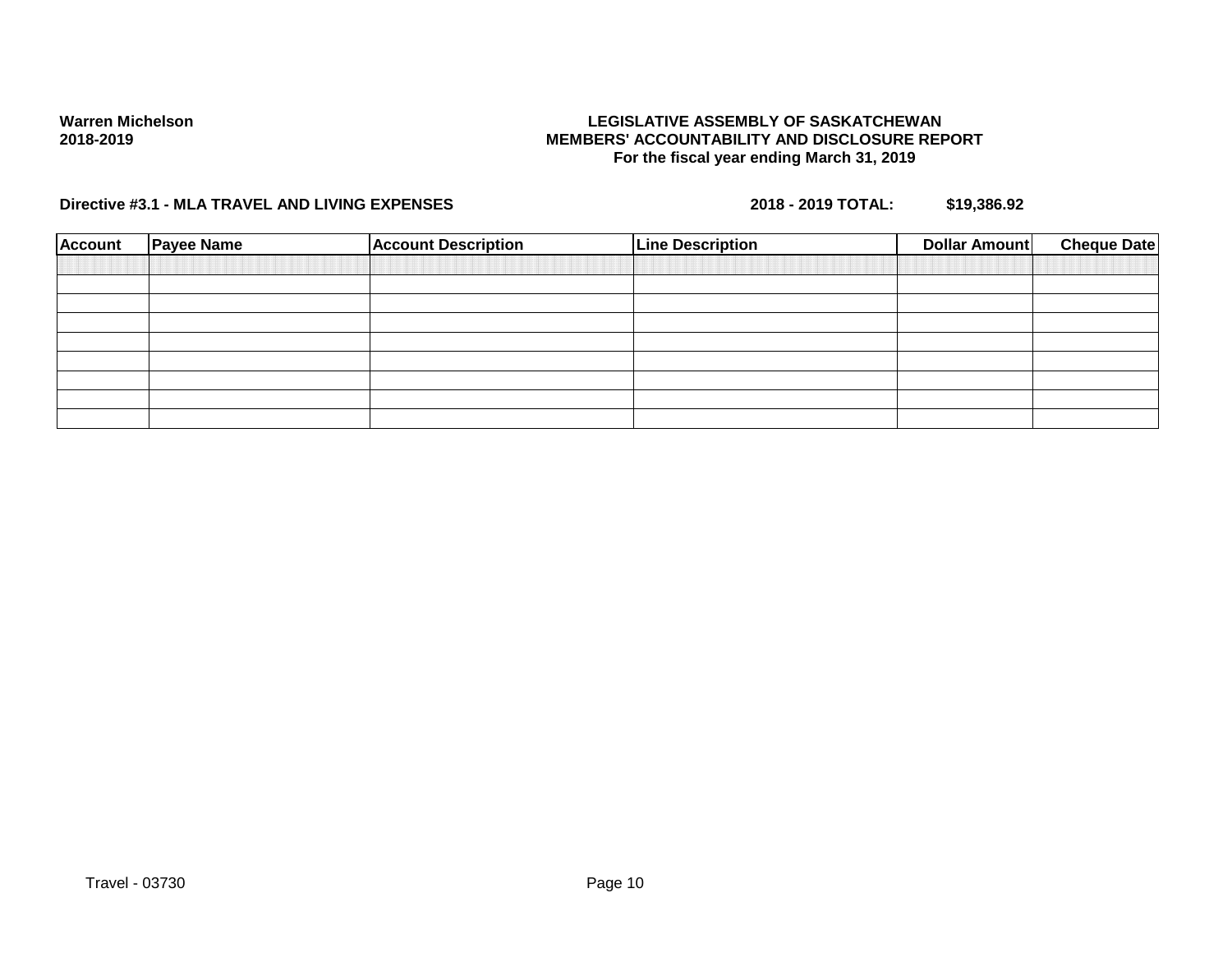## **LEGISLATIVE ASSEMBLY OF SASKATCHEWAN MEMBERS' ACCOUNTABILITY AND DISCLOSURE REPORT For the fiscal year ending March 31, 2019**

| <b>Account</b> | <b>Payee Name</b>                                   | <b>Account Description</b>                | <b>Line Description</b>            | <b>Dollar Amount</b> | <b>Cheque Date</b> |
|----------------|-----------------------------------------------------|-------------------------------------------|------------------------------------|----------------------|--------------------|
|                |                                                     |                                           |                                    |                      |                    |
| 521372         | <b>MCMASTER STUDIO</b>                              | Photographer's Services                   | PHOTOGRAPHIC SERVICES - 6% PST     | 159.00               | $01 - 15 - 19$     |
| 522000         | <b>ICR COMMERCIAL REAL ESTATE</b>                   | Rent of Ground, Buildings and Other Space | APRIL 2018 MLA OFFICE RENT         | 800.00               | $04 - 01 - 18$     |
| 522000         | ICR COMMERCIAL REAL ESTATE                          | Rent of Ground, Buildings and Other Space | JUNE 2018 MLA OFFICE RENT          | 800.00               | 06-22-18           |
| 522000         | ICR COMMERCIAL REAL ESTATE                          | Rent of Ground, Buildings and Other Space | JULY 2018 MLA OFFICE RENT          | 800.00               | 06-22-18           |
| 522000         | ICR COMMERCIAL REAL ESTATE                          | Rent of Ground, Buildings and Other Space | MAY 2018 MLA OFFICE RENT           | 800.00               | 06-22-18           |
| 522000         | ICR COMMERCIAL REAL ESTATE                          | Rent of Ground, Buildings and Other Space | <b>AUGUST 2018 MLA OFFICE RENT</b> | 800.00               | 07-18-18           |
| 522000         | <b>ICR COMMERCIAL REAL ESTATE</b>                   | Rent of Ground, Buildings and Other Space | SEPTEMBER 2018 MLA OFFICE RENT     | 800.00               | 08-17-18           |
| 522000         | ICR COMMERCIAL REAL ESTATE                          | Rent of Ground, Buildings and Other Space | OCTOBER 2018 MLA OFFICE RENT       | 800.00               | 09-19-18           |
| 522000         | ICR COMMERCIAL REAL ESTATE                          | Rent of Ground, Buildings and Other Space | NOVEMBER 2018 MLA OFFICE RENT      | 800.00               | 10-16-18           |
| 522000         | ICR COMMERCIAL REAL ESTATE                          | Rent of Ground, Buildings and Other Space | DECEMBER 2018 MLA OFFICE RENT      | 800.00               | 11-16-18           |
| 522000         | ICR COMMERCIAL REAL ESTATE                          | Rent of Ground, Buildings and Other Space | JANUARY 2019 MLA OFFICE RENT       | 800.00               | $01 - 01 - 19$     |
| 522000         | ICR COMMERCIAL REAL ESTATE                          | Rent of Ground, Buildings and Other Space | FEBRUARY 2019 MLA OFFICE RENT      | 800.00               | $01 - 24 - 19$     |
| 522000         | ICR COMMERCIAL REAL ESTATE                          | Rent of Ground, Buildings and Other Space | MAR/19 MLA OFFICE RENT             | 800.00               | 02-11-19           |
| 522200         | MINISTER OF FINANCE-MINISTRY<br>OF CENTRAL SERVICES | Rent of Photocopiers                      | <b>COPIER CHARGES</b>              | 100.00               | 12-01-18           |
| 522200         | TOSHIBA OF CANADA LTD.                              | <b>Rent of Photocopiers</b>               | <b>COPIER CHARGES</b>              | 131.19               | $07 - 01 - 18$     |
| 522200         | TOSHIBA OF CANADA LTD.                              | Rent of Photocopiers                      | <b>COPIER CHARGES</b>              | 131.19               | 07-09-18           |
| 522200         | TOSHIBA OF CANADA LTD.                              | <b>Rent of Photocopiers</b>               | <b>COPIER CHARGES</b>              | 143.41               | 09-01-18           |
| 522200         | TOSHIBA OF CANADA LTD.                              | Rent of Photocopiers                      | <b>COPIER CHARGES</b>              | 144.49               | $10 - 01 - 18$     |
| 522200         | TOSHIBA OF CANADA LTD.                              | Rent of Photocopiers                      | <b>COPIER CHARGES</b>              | 146.84               | $11-01-18$         |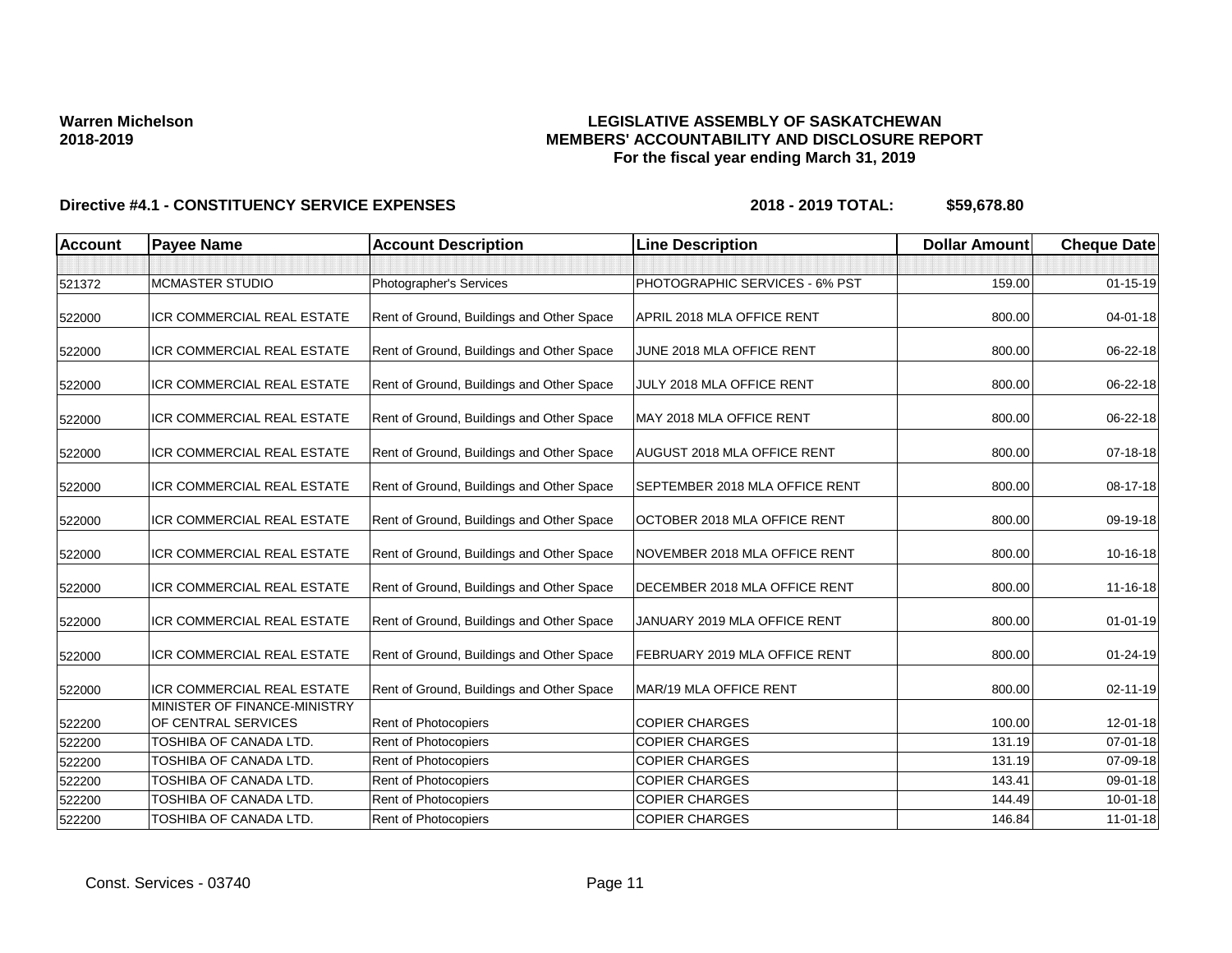## **LEGISLATIVE ASSEMBLY OF SASKATCHEWAN MEMBERS' ACCOUNTABILITY AND DISCLOSURE REPORT For the fiscal year ending March 31, 2019**

| <b>Account</b> | <b>Payee Name</b>                                   | <b>Account Description</b>           | <b>Line Description</b>                         | <b>Dollar Amount</b> | <b>Cheque Date</b> |
|----------------|-----------------------------------------------------|--------------------------------------|-------------------------------------------------|----------------------|--------------------|
|                |                                                     |                                      |                                                 |                      |                    |
| 522200         | TOSHIBA OF CANADA LTD.                              | Rent of Photocopiers                 | <b>COPIER CHARGES</b>                           | 146.56               | $12 - 01 - 18$     |
| 522200         | TOSHIBA OF CANADA LTD.                              | Rent of Photocopiers                 | <b>COPIER CHARGES</b>                           | 146.24               | $01 - 01 - 19$     |
| 522200         | TOSHIBA OF CANADA LTD.                              | <b>Rent of Photocopiers</b>          | <b>COPIER CHARGES</b>                           | 141.70               | $01 - 08 - 19$     |
| 522200         | TOSHIBA OF CANADA LTD.                              | Rent of Photocopiers                 | <b>COPIER CHARGES</b>                           | 141.16               | 03-01-19           |
| 522200         | TOSHIBA OF CANADA LTD.                              | <b>Rent of Photocopiers</b>          | <b>COPIER CHARGES</b>                           | 140.26               | 03-08-19           |
| 522200         | TOSHIBA OF CANADA LTD.                              | Rent of Photocopiers                 | RTV - WARREN MICHELSON - PERSONAL<br><b>USE</b> | $-10.00$             | 03-28-19           |
| 522200         | TOSHIBA TEC CANADA BUSINESS<br><b>SOLUTIONS INC</b> | <b>Rent of Photocopiers</b>          | <b>COPIER CHARGES</b>                           | 111.35               | 05-01-18           |
| 522200         | <b>TOSHIBA TEC CANADA BUSINESS</b><br>SOLUTIONS INC | <b>Rent of Photocopiers</b>          | <b>COPIER CHARGES</b>                           | 87.06                | 06-01-18           |
| 522200         | TOSHIBA TEC CANADA BUSINESS<br><b>SOLUTIONS INC</b> | Rent of Photocopiers                 | <b>COPIER CHARGES</b>                           | 49.57                | $07 - 01 - 18$     |
| 522500         | HERITAGE INSURANCE LTD.                             | <b>Insurance Premiums</b>            | INSURANCE POLICY #C70058760-0                   | 436.72               | $12 - 01 - 18$     |
| 525000         | MICHELSON, WARREN D.                                | Postal, Courier, Freight and Related | <b>REIMB: POSTAGE</b>                           | 267.75               | $12 - 15 - 18$     |
| 525000         | MINISTER OF FINANCE-MINISTRY<br>OF CENTRAL SERVICES | Postal, Courier, Freight and Related | APRIL 2018 MAIL SERVICES                        | 47.92                | $07 - 01 - 18$     |
| 525000         | MINISTER OF FINANCE-MINISTRY<br>OF CENTRAL SERVICES | Postal, Courier, Freight and Related | MAY 2018 MAIL SERVICES                          | 49.29                | $07 - 01 - 18$     |
| 525000         | MINISTER OF FINANCE-MINISTRY<br>OF CENTRAL SERVICES | Postal, Courier, Freight and Related | JUNE 2018 MAIL SERVICES                         | 48.42                | 08-01-18           |
| 525000         | MINISTER OF FINANCE-MINISTRY<br>OF CENTRAL SERVICES | Postal, Courier, Freight and Related | JULY 2018 MAIL SERVICES                         | 45.96                | $10 - 01 - 18$     |
| 525000         | MINISTER OF FINANCE-MINISTRY<br>OF CENTRAL SERVICES | Postal, Courier, Freight and Related | MAIL SERVICES AUG 2018                          | 45.96                | $11 - 01 - 18$     |
| 525000         | MINISTER OF FINANCE-MINISTRY<br>OF CENTRAL SERVICES | Postal, Courier, Freight and Related | SEPTEMBER 2018 MAIL SERVICES                    | 46.02                | 12-01-18           |
| 525000         | MINISTER OF FINANCE-MINISTRY<br>OF CENTRAL SERVICES | Postal, Courier, Freight and Related | OCTOBER 2018 MAIL SERVICES                      | 46.02                | 12-01-18           |
| 525000         | MINISTER OF FINANCE-MINISTRY<br>OF CENTRAL SERVICES | Postal, Courier, Freight and Related | NOVEMBER 2018 MAIL SERVICES                     | 46.02                | $01 - 01 - 19$     |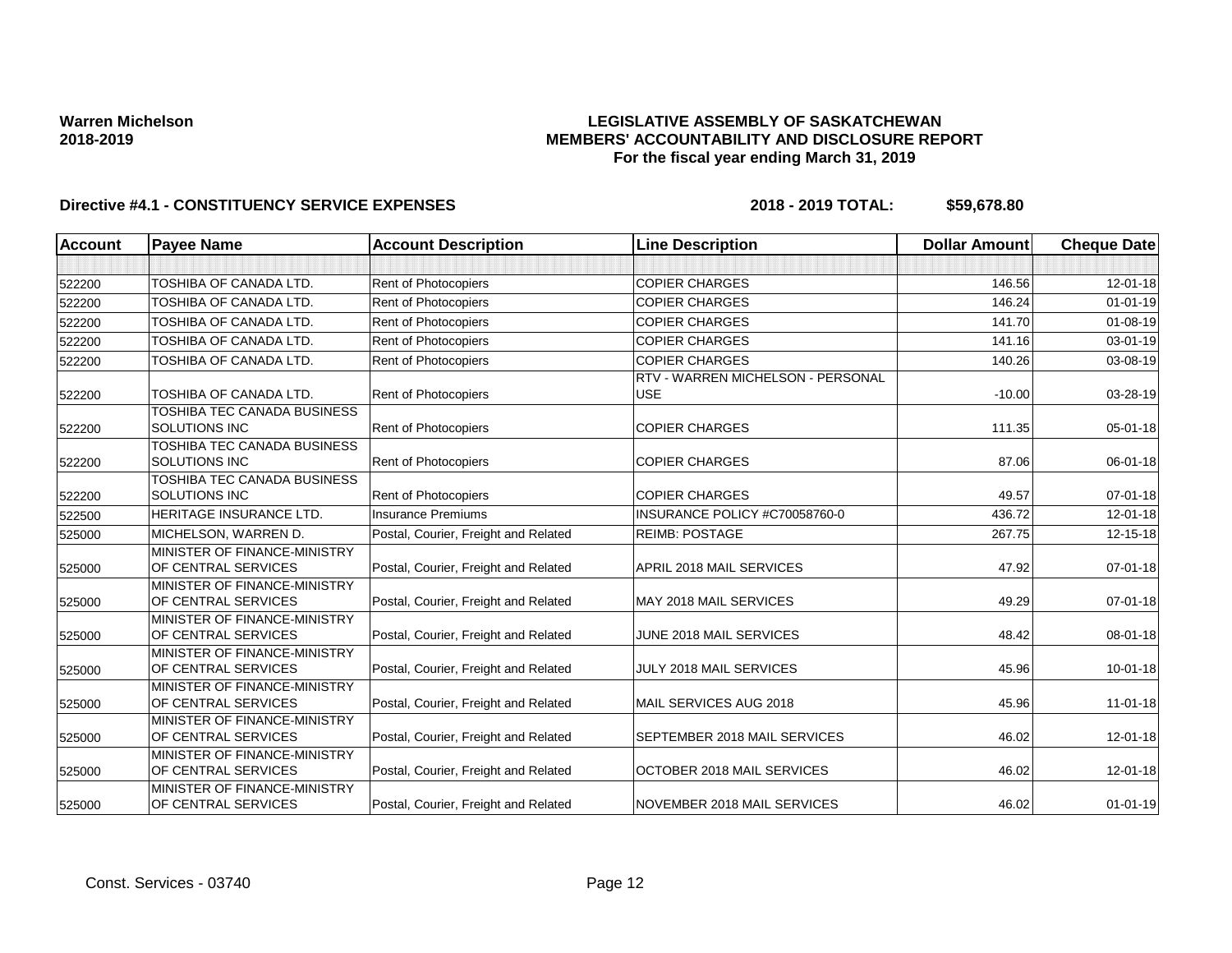## **LEGISLATIVE ASSEMBLY OF SASKATCHEWAN MEMBERS' ACCOUNTABILITY AND DISCLOSURE REPORT For the fiscal year ending March 31, 2019**

| <b>Account</b> | <b>Payee Name</b>              | <b>Account Description</b>           | <b>Line Description</b>        | <b>Dollar Amount</b> | <b>Cheque Date</b> |
|----------------|--------------------------------|--------------------------------------|--------------------------------|----------------------|--------------------|
|                |                                |                                      |                                |                      |                    |
|                | MINISTER OF FINANCE-MINISTRY   |                                      |                                |                      |                    |
| 525000         | OF CENTRAL SERVICES            | Postal, Courier, Freight and Related | DECEMBER 2018 MAIL SERVICES    | 1,234.67             | 02-01-19           |
|                | MINISTER OF FINANCE-MINISTRY   |                                      |                                |                      |                    |
| 525000         | OF CENTRAL SERVICES            | Postal, Courier, Freight and Related | JANUARY 2019 MAIL SERVICES     | 46.02                | $03 - 01 - 19$     |
|                | MINISTER OF FINANCE-MINISTRY   |                                      |                                |                      |                    |
| 525000         | OF CENTRAL SERVICES            | Postal, Courier, Freight and Related | FEBRUARY 2019 MAIL SERVICES    | 46.02                | 03-14-19           |
|                | MINISTER OF FINANCE-MINISTRY   |                                      |                                |                      |                    |
| 525000         | OF CENTRAL SERVICES            | Postal, Courier, Freight and Related | MAR/19 MAIL SERVICES           | 46.02                | 03-31-19           |
| 528000         | <b>E-Z-TECH COMPUTERS INC.</b> | <b>Support Services</b>              | <b>TECHNICAL SERVICE</b>       | 95.40                | 06-01-18           |
| 528000         | <b>E-Z-TECH COMPUTERS INC.</b> | <b>Support Services</b>              | <b>TECHNICAL SERVICE</b>       | 185.50               | $01 - 01 - 19$     |
| 528000         | <b>E-Z-TECH COMPUTERS INC.</b> | <b>Support Services</b>              | <b>TECHNICAL SERVICE</b>       | 79.50                | 03-15-19           |
|                |                                |                                      | AD HOC CONSULTING - BRAND      |                      |                    |
| 530300         | MARU GROUP CANADA INC.         | Primary Research/Focus group         | <b>HEALTH/TRACKING U&amp;A</b> | 632.98               | 08-01-18           |
|                |                                |                                      | AD HOC CONSULTING-BRAND        |                      |                    |
| 530300         | <b>IMARU GROUP CANADA INC.</b> | Primary Research/Focus group         | HEALTH/TRACKING/U&A            | 632.98               | $10 - 01 - 18$     |
| 530300         | <b>MARU GROUP CANADA INC.</b>  | Primary Research/Focus group         | <b>GROUP AD HOC CONSULTING</b> | 632.98               | $11 - 01 - 18$     |
| 530300         | <b>MARU GROUP CANADA INC.</b>  | Primary Research/Focus group         | <b>GROUP AD AD CONSULTING</b>  | 632.98               | $12 - 01 - 18$     |
| 530500         | 101142236 SASKATCHEWAN LTD.    | Media Placement                      | <b>ADVERTISING</b>             | 1,300.00             | 04-01-18           |
| 530500         | 101142236 SASKATCHEWAN LTD.    | Media Placement                      | <b>ADVERTISING</b>             | 100.00               | 05-01-18           |
| 530500         | 101142236 SASKATCHEWAN LTD.    | Media Placement                      | <b>ADVERTISING</b>             | 100.00               | 05-01-18           |
| 530500         | 101142236 SASKATCHEWAN LTD.    | Media Placement                      | <b>ADVERTISING</b>             | 100.00               | 05-01-18           |
| 530500         | 101142236 SASKATCHEWAN LTD.    | Media Placement                      | <b>ADVERTISING</b>             | 50.00                | 05-01-18           |
| 530500         | 101142236 SASKATCHEWAN LTD.    | <b>Media Placement</b>               | <b>ADVERTISING</b>             | 1,400.00             | 08-23-18           |
| 530500         | 101142236 SASKATCHEWAN LTD.    | Media Placement                      | <b>ADVERTISING</b>             | 75.00                | 08-23-18           |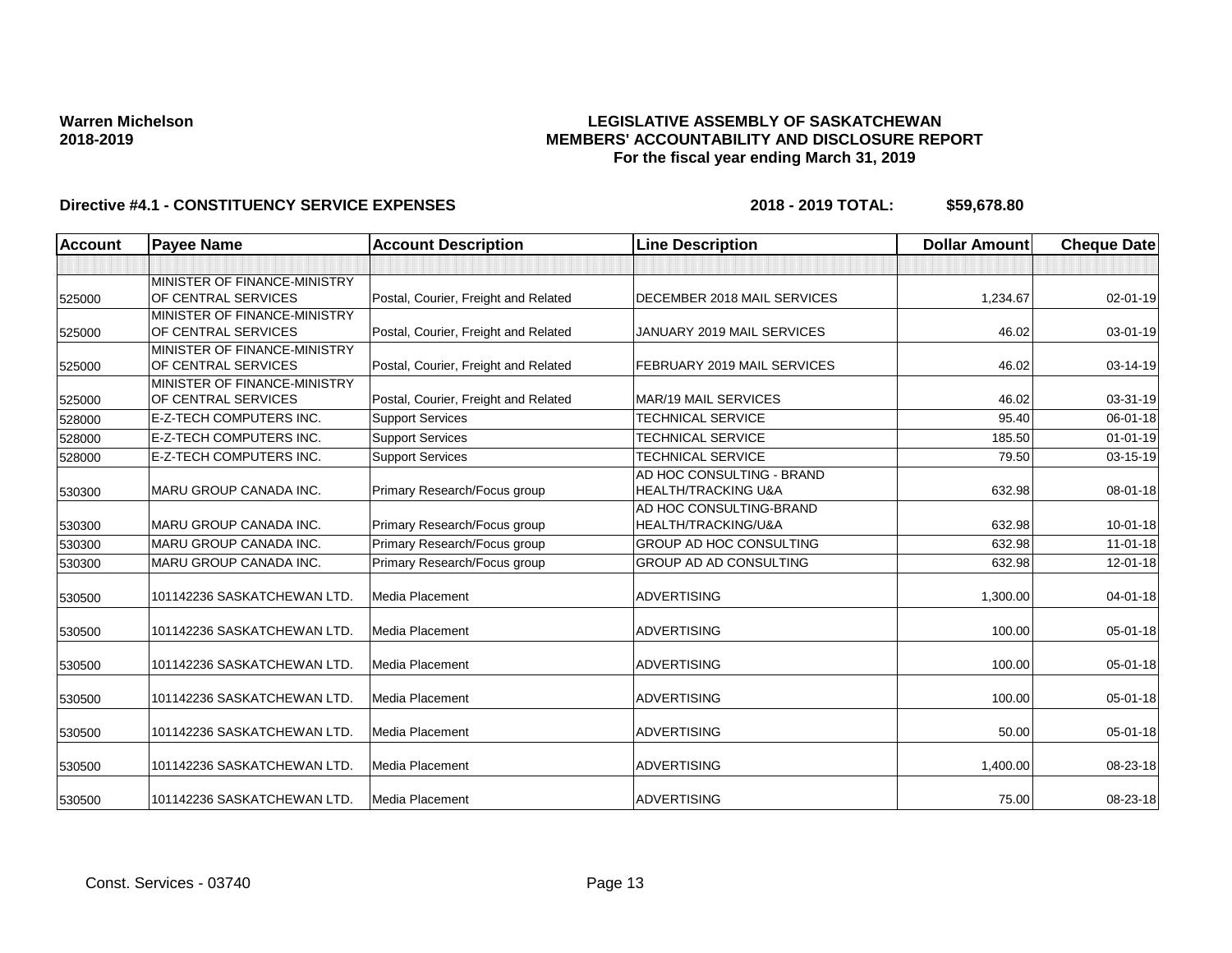## **LEGISLATIVE ASSEMBLY OF SASKATCHEWAN MEMBERS' ACCOUNTABILITY AND DISCLOSURE REPORT For the fiscal year ending March 31, 2019**

| <b>Account</b> | <b>Payee Name</b>           | <b>Account Description</b> | <b>Line Description</b> | <b>Dollar Amount</b> | <b>Cheque Date</b> |
|----------------|-----------------------------|----------------------------|-------------------------|----------------------|--------------------|
|                |                             |                            |                         |                      |                    |
| 530500         | 101142236 SASKATCHEWAN LTD. | Media Placement            | <b>ADVERTISING</b>      | 1,500.00             | 08-23-18           |
| 530500         | 101142236 SASKATCHEWAN LTD. | <b>Media Placement</b>     | <b>ADVERTISING</b>      | 75.00                | 08-23-18           |
| 530500         | 101142236 SASKATCHEWAN LTD. | Media Placement            | <b>ADVERTISING</b>      | 75.00                | 08-23-18           |
| 530500         | 101142236 SASKATCHEWAN LTD. | Media Placement            | <b>ADVERTISING</b>      | 1,500.00             | 10-04-18           |
| 530500         | 101142236 SASKATCHEWAN LTD. | Media Placement            | <b>ADVERTISING</b>      | 1,300.00             | $11-01-18$         |
| 530500         | 101142236 SASKATCHEWAN LTD. | Media Placement            | <b>ADVERTISING</b>      | 1,500.00             | 12-01-18           |
| 530500         | 101142236 SASKATCHEWAN LTD. | Media Placement            | <b>ADVERTISING</b>      | 1,400.00             | 12-01-18           |
| 530500         | 101142236 SASKATCHEWAN LTD. | Media Placement            | <b>ADVERTISING</b>      | 1,500.00             | 12-01-18           |
| 530500         | 101142236 SASKATCHEWAN LTD. | <b>Media Placement</b>     | <b>ADVERTISING</b>      | 75.00                | 12-01-18           |
| 530500         | 101142236 SASKATCHEWAN LTD. | Media Placement            | <b>ADVERTISING</b>      | 1,500.00             | 12-01-18           |
| 530500         | 101142236 SASKATCHEWAN LTD. | <b>Media Placement</b>     | <b>ADVERTISING</b>      | 225.00               | $01 - 01 - 19$     |
| 530500         | 101142236 SASKATCHEWAN LTD. | Media Placement            | <b>ADVERTISING</b>      | 219.00               | $01 - 01 - 19$     |
| 530500         | 101142236 SASKATCHEWAN LTD. | Media Placement            | <b>ADVERTISING</b>      | 219.00               | $01 - 01 - 19$     |
| 530500         | 101142236 SASKATCHEWAN LTD. | Media Placement            | <b>ADVERTISING</b>      | 219.00               | $01 - 01 - 19$     |
| 530500         | 101142236 SASKATCHEWAN LTD. | <b>Media Placement</b>     | <b>ADVERTISING</b>      | 1,000.00             | 02-01-19           |
| 530500         | 101142236 SASKATCHEWAN LTD. | <b>Media Placement</b>     | <b>ADVERTISING</b>      | 1,300.00             | 03-01-19           |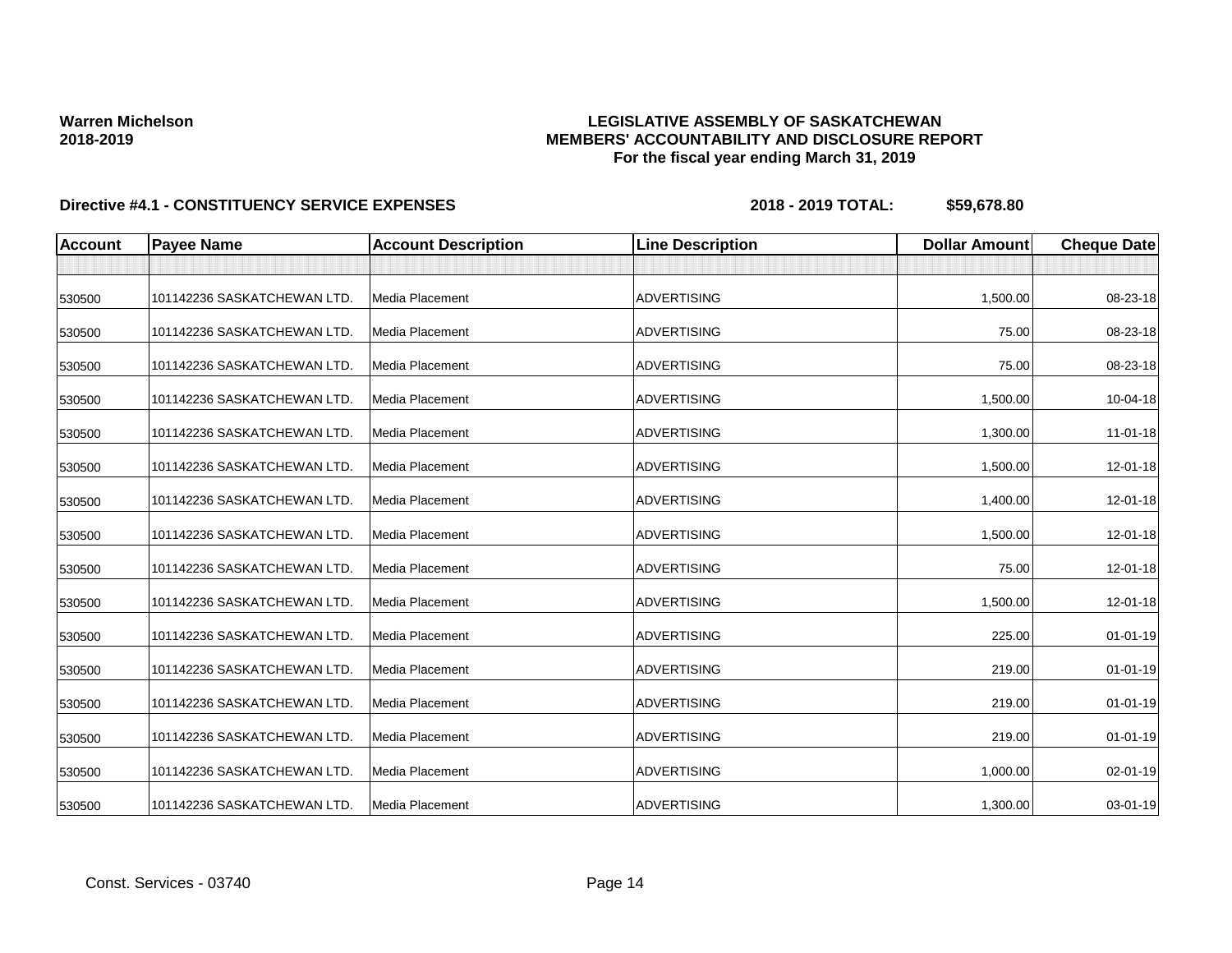## **LEGISLATIVE ASSEMBLY OF SASKATCHEWAN MEMBERS' ACCOUNTABILITY AND DISCLOSURE REPORT For the fiscal year ending March 31, 2019**

| <b>Account</b> | <b>Payee Name</b>                                             | <b>Account Description</b> | <b>Line Description</b>                           | <b>Dollar Amount</b> | <b>Cheque Date</b> |
|----------------|---------------------------------------------------------------|----------------------------|---------------------------------------------------|----------------------|--------------------|
|                |                                                               |                            |                                                   |                      |                    |
| 530500         | 101142236 SASKATCHEWAN LTD.                                   | Media Placement            | <b>ADVERTISING</b>                                | 100.00               | 03-31-19           |
| 530500         | 101142236 SASKATCHEWAN LTD.                                   | Media Placement            | <b>ADVERTISING</b>                                | 100.00               | 03-31-19           |
| 530500         | 101142236 SASKATCHEWAN LTD.                                   | Media Placement            | <b>ADVERTISING</b>                                | 100.00               | 03-31-19           |
| 530500         | <b>CREATIVE FIRE</b>                                          | Media Placement            | <b>ADVERTISING</b>                                | 1,061.20             | 08-17-18           |
| 530500         | <b>CREATIVE FIRE</b>                                          | Media Placement            | <b>ADVERTISING</b>                                | 2,316.03             | $12 - 01 - 18$     |
| 530500         | <b>CREATIVE FIRE</b>                                          | Media Placement            | <b>ADVERTISING</b>                                | 1,462.68             | 03-26-19           |
| 530500         | MICHELSON, WARREN D.                                          | Media Placement            | <b>REIMB: ADVERTISING</b>                         | 100.00               | $05 - 01 - 18$     |
| 530500         | MICHELSON, WARREN D.                                          | Media Placement            | REIMB: ADVERTISING/MISC OFFICE<br><b>SUPPLIES</b> | 125.00               | 12-06-18           |
| 530500         | MICHELSON, WARREN D.                                          | Media Placement            | <b>REIMB: ADVERTISING</b>                         | 200.00               | 12-07-18           |
| 530500         | MICHELSON, WARREN D.                                          | Media Placement            | REIMB: ADVERTISING/MISC OFFICE<br><b>SUPPLIES</b> | 50.00                | 03-01-19           |
| 530500         | <b>MILLER BASEBALL</b>                                        | Media Placement            | <b>ADVERTISING</b>                                | 600.00               | 10-04-18           |
| 530500         | <b>MINUTEMAN PRESS</b>                                        | Media Placement            | ADVERTISING-NO TAX ON ADVERTISING                 | 100.00               | 05-01-18           |
| 530500         | <b>MOOSE JAW &amp; DISTRICT</b><br><b>CHAMBER OF COMMERCE</b> | Media Placement            | <b>ADVERTISING</b>                                | 280.00               | 08-01-18           |
| 530500         | MOOSE JAW EXPRESS.COM                                         | Media Placement            | <b>ADVERTISING</b>                                | 200.00               | $05 - 01 - 18$     |
| 530500         | MOOSE JAW EXPRESS.COM                                         | Media Placement            | <b>ADVERTISING</b>                                | 200.00               | 05-01-18           |
| 530500         | MOOSE JAW EXPRESS.COM                                         | Media Placement            | <b>ADVERTISING</b>                                | 495.00               | 06-01-18           |
| 530500         | MOOSE JAW EXPRESS.COM                                         | Media Placement            | <b>ADVERTISING</b>                                | 200.00               | 06-01-18           |
| 530500         | MOOSE JAW EXPRESS.COM                                         | Media Placement            | <b>ADVERTISING</b>                                | 200.00               | 06-01-18           |
| 530500         | MOOSE JAW EXPRESS.COM                                         | Media Placement            | <b>ADVERTISING</b>                                | 297.50               | 06-01-18           |
| 530500         | MOOSE JAW EXPRESS.COM                                         | Media Placement            | <b>ADVERTISING</b>                                | 200.00               | $07 - 01 - 18$     |
| 530500         | MOOSE JAW EXPRESS.COM                                         | Media Placement            | <b>ADVERTISING</b>                                | 200.00               | $07 - 01 - 18$     |
| 530500         | MOOSE JAW EXPRESS.COM                                         | Media Placement            | <b>ADVERTISING</b>                                | 249.00               | $07 - 01 - 18$     |
| 530500         | MOOSE JAW EXPRESS.COM                                         | Media Placement            | <b>ADVERTISING</b>                                | 210.00               | 07-04-18           |
| 530500         | MOOSE JAW EXPRESS.COM                                         | Media Placement            | <b>ADVERTISING</b>                                | 200.00               | 08-01-18           |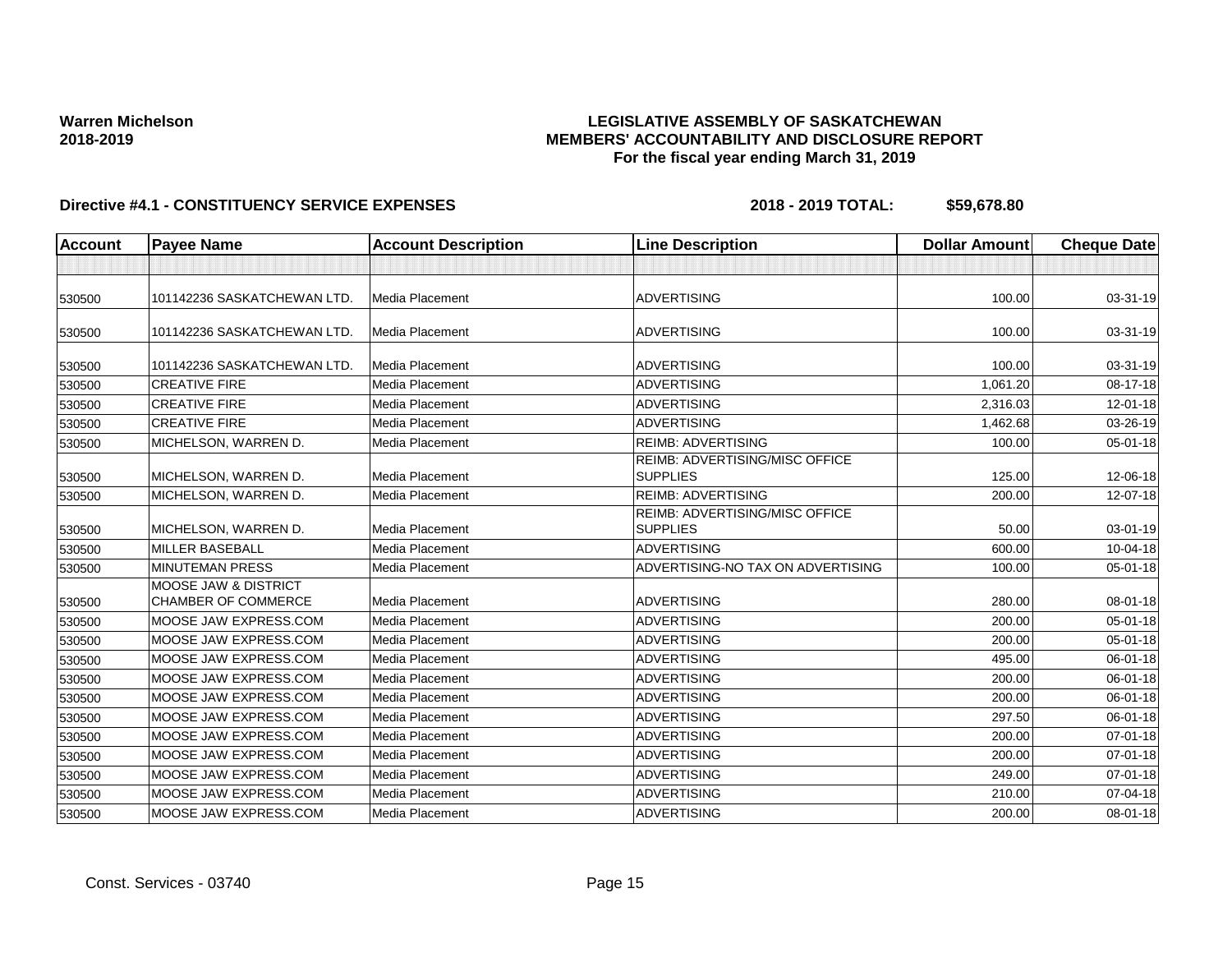## **LEGISLATIVE ASSEMBLY OF SASKATCHEWAN MEMBERS' ACCOUNTABILITY AND DISCLOSURE REPORT For the fiscal year ending March 31, 2019**

| <b>Account</b> | <b>Payee Name</b>           | <b>Account Description</b> | <b>Line Description</b>    | <b>Dollar Amount</b> | <b>Cheque Date</b> |
|----------------|-----------------------------|----------------------------|----------------------------|----------------------|--------------------|
|                |                             |                            |                            |                      |                    |
| 530500         | MOOSE JAW EXPRESS.COM       | Media Placement            | <b>ADVERTISING</b>         | 100.00               | 08-01-18           |
| 530500         | MOOSE JAW EXPRESS.COM       | Media Placement            | <b>ADVERTISING</b>         | 200.00               | 09-01-18           |
| 530500         | MOOSE JAW EXPRESS.COM       | Media Placement            | <b>ADVERTISING</b>         | 200.00               | 09-01-18           |
| 530500         | MOOSE JAW EXPRESS.COM       | Media Placement            | <b>ADVERTISING</b>         | 200.00               | $10 - 01 - 18$     |
| 530500         | MOOSE JAW EXPRESS.COM       | Media Placement            | <b>ADVERTISING</b>         | 189.00               | $11-01-18$         |
| 530500         | MOOSE JAW EXPRESS.COM       | Media Placement            | <b>ADVERTISING</b>         | 200.00               | $11 - 01 - 18$     |
| 530500         | MOOSE JAW EXPRESS.COM       | Media Placement            | <b>ADVERTISING</b>         | 495.00               | $11-01-18$         |
| 530500         | MOOSE JAW EXPRESS.COM       | Media Placement            | <b>ADVERTISING</b>         | 198.00               | $11-01-18$         |
| 530500         | MOOSE JAW EXPRESS.COM       | Media Placement            | <b>ADVERTISING</b>         | 200.00               | 11-01-18           |
| 530500         | MOOSE JAW EXPRESS.COM       | Media Placement            | <b>ADVERTISING</b>         | 200.00               | $11-01-18$         |
| 530500         | MOOSE JAW EXPRESS.COM       | Media Placement            | <b>ADVERTISING</b>         | 200.00               | $11 - 01 - 18$     |
| 530500         | MOOSE JAW EXPRESS.COM       | Media Placement            | <b>ADVERTISING</b>         | 200.00               | 12-01-18           |
| 530500         | MOOSE JAW EXPRESS.COM       | Media Placement            | <b>ADVERTISING</b>         | 200.00               | 12-01-18           |
| 530500         | MOOSE JAW EXPRESS.COM       | Media Placement            | <b>ADVERTISING</b>         | 295.00               | 12-01-18           |
| 530500         | MOOSE JAW EXPRESS.COM       | Media Placement            | <b>ADVERTISING</b>         | 200.00               | $01 - 01 - 19$     |
| 530500         | MOOSE JAW EXPRESS.COM       | Media Placement            | <b>ADVERTISING</b>         | 249.00               | $01 - 01 - 19$     |
| 530500         | MOOSE JAW EXPRESS.COM       | Media Placement            | <b>ADVERTISING</b>         | 200.00               | $01 - 01 - 19$     |
| 530500         | MOOSE JAW EXPRESS.COM       | Media Placement            | <b>ADVERTISING</b>         | 200.00               | $01 - 02 - 19$     |
| 530500         | MOOSE JAW EXPRESS.COM       | Media Placement            | <b>ADVERTISING</b>         | 249.50               | 02-01-19           |
| 530500         | MOOSE JAW EXPRESS.COM       | Media Placement            | <b>ADVERTISING</b>         | 99.00                | 02-01-19           |
| 530500         | MOOSE JAW EXPRESS.COM       | Media Placement            | <b>ADVERTISING</b>         | 200.00               | 02-01-19           |
| 530500         | MOOSE JAW EXPRESS.COM       | Media Placement            | <b>ADVERTISING</b>         | 200.00               | 02-01-19           |
| 530500         | MOOSE JAW EXPRESS.COM       | Media Placement            | <b>ADVERTISING</b>         | 200.00               | 03-01-19           |
| 530500         | MOOSE JAW EXPRESS.COM       | Media Placement            | <b>ADVERTISING</b>         | 400.00               | 03-01-19           |
| 530500         | MOOSE JAW EXPRESS.COM       | Media Placement            | <b>ADVERTISING</b>         | 200.00               | 03-01-19           |
| 530500         | MOOSE JAW EXPRESS.COM       | Media Placement            | <b>ADVERTISING</b>         | 200.00               | 03-13-19           |
| 530500         | MOOSE JAW EXPRESS.COM       | Media Placement            | <b>ADVERTISING</b>         | 100.00               | 03-20-19           |
| 530500         | MOOSE JAW TIER 1 HOCKEY INC | Media Placement            | <b>ADVERTISING</b>         | 3,000.00             | $11-01-18$         |
| 530900         | <b>CORPORATE EXPRESS</b>    | <b>Promotional Items</b>   | 00846676 PROMOTIONAL ITEMS | 542.00               | 12-01-18           |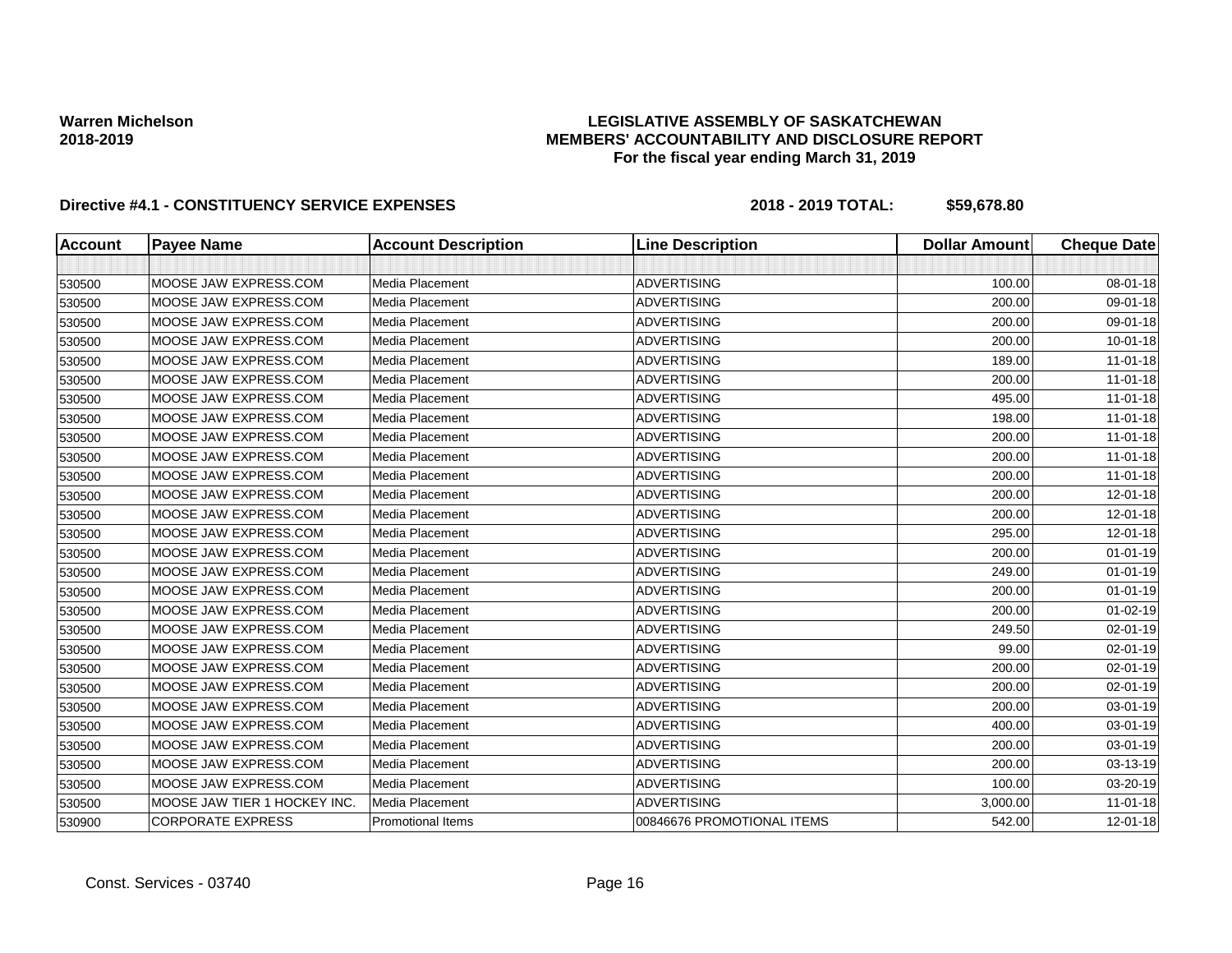## **LEGISLATIVE ASSEMBLY OF SASKATCHEWAN MEMBERS' ACCOUNTABILITY AND DISCLOSURE REPORT For the fiscal year ending March 31, 2019**

| <b>Account</b> | <b>Payee Name</b>                   | <b>Account Description</b>                                        | <b>Line Description</b>                | <b>Dollar Amount</b> | <b>Cheque Date</b> |
|----------------|-------------------------------------|-------------------------------------------------------------------|----------------------------------------|----------------------|--------------------|
|                |                                     |                                                                   |                                        |                      |                    |
|                | ELLEN'S ON MAIN FLOWERS &           |                                                                   |                                        |                      |                    |
| 530900         | <b>GIFTS</b>                        | <b>Promotional Items</b>                                          | <b>FLORAL ARRANGEMENT</b>              | 71.62                | 12-13-18           |
| 530900         | <b>EVANS FLORIST LTD.</b>           | <b>Promotional Items</b>                                          | <b>FLORAL ARRANGEMENT</b>              | 116.00               | $05 - 01 - 18$     |
| 530900         | <b>EVANS FLORIST LTD.</b>           | <b>Promotional Items</b>                                          | <b>FLORAL ARRANGEMENT</b>              | 116.00               | 06-01-18           |
| 530900         | EVANS FLORIST LTD.                  | <b>Promotional Items</b>                                          | <b>FLORAL ARRANGEMENT</b>              | 113.83               | 06-01-18           |
| 530900         | <b>EVANS FLORIST LTD.</b>           | <b>Promotional Items</b>                                          | <b>FLORAL ARRANGEMENT</b>              | 116.00               | $07 - 01 - 18$     |
| 530900         | <b>EVANS FLORIST LTD.</b>           | <b>Promotional Items</b>                                          | <b>FLOWER ARRANGEMENT</b>              | 116.00               | 09-01-18           |
| 530900         | EVANS FLORIST LTD.                  | <b>Promotional Items</b>                                          | <b>FLORAL ARRANGEMENT</b>              | 100.00               | $10 - 01 - 18$     |
| 530900         | <b>EVANS FLORIST LTD.</b>           | <b>Promotional Items</b>                                          | <b>FLORAL ARRANGEMENT</b>              | 91.11                | $10 - 01 - 18$     |
| 530900         | <b>EVANS FLORIST LTD.</b>           | <b>Promotional Items</b>                                          | <b>FLORAL ARRANGEMENT</b>              | 116.00               | $10 - 01 - 18$     |
| 530900         | <b>EVANS FLORIST LTD.</b>           | <b>Promotional Items</b>                                          | <b>FLORAL ARRANGEMENT</b>              | 100.00               | $10 - 01 - 18$     |
| 530900         | <b>EVANS FLORIST LTD.</b>           | <b>Promotional Items</b>                                          | <b>FLORAL ARRANGEMENT</b>              | 117.01               | 12-01-18           |
| 530900         | <b>EVANS FLORIST LTD.</b>           | <b>Promotional Items</b>                                          | <b>POINSETTIA</b>                      | 27.51                | $01 - 01 - 19$     |
| 530900         | <b>EVANS FLORIST LTD.</b>           | <b>Promotional Items</b>                                          | <b>POINSETTIAS</b>                     | 715.18               | $01 - 01 - 19$     |
| 530900         | <b>EVANS FLORIST LTD.</b>           | <b>Promotional Items</b>                                          | <b>FLORAL ARRANGEMENT</b>              | 74.20                | $01 - 01 - 19$     |
| 530900         | <b>EVANS FLORIST LTD.</b>           | <b>Promotional Items</b>                                          | <b>FLORAL ARRANGEMENT</b>              | 76.31                | $02 - 01 - 19$     |
| 530900         | <b>EVANS FLORIST LTD.</b>           | <b>Promotional Items</b>                                          | <b>FLORAL ARRANGEMENT</b>              | 86.31                | 02-01-19           |
| 530900         | EVANS FLORIST LTD.                  | <b>Promotional Items</b>                                          | <b>FLORAL ARRANGEMENT</b>              | 79.50                | 03-01-19           |
| 530900         | GRAND VALLEY PRESS (MJ) LTD.        | <b>Promotional Items</b>                                          | PROMOTIONAL ITEMS                      | 598.58               | 12-13-18           |
| 530900         | <b>GRAND VALLEY PRESS (MJ) LTD.</b> | <b>Promotional Items</b>                                          | PROMOTIONAL ITEMS                      | 1,962.01             | 12-13-18           |
| 530900         | TREASURE HOUSE IMPORTS LTD.         | Promotional Items                                                 | PROVINCIAL PINS                        | 215.00               | 12-01-18           |
| 542000         | <b>BOOTS, ROSALIE</b>               | Travel                                                            | C.A. TRAVEL DECEMBER 19, 2018          | 30.00                | $01 - 01 - 19$     |
|                |                                     |                                                                   | C.A. TRAVEL APRIL 24, 2018/MISC OFFICE |                      |                    |
| 542000         | HATFIELD, JUDY L                    | Travel                                                            | <b>SUPPLIES</b>                        | 26.25                | 05-01-18           |
| 542000         | HATFIELD, JUDY L                    | Travel                                                            | C.A. TRAVEL DECEMBER 19, 2018          | 30.00                | $01 - 21 - 19$     |
| 542000         | HATFIELD, JUDY L                    | Travel                                                            | C.A. TRAVEL JANUARY 24, 2019           | 30.00                | $01 - 24 - 19$     |
| 543201         | LEGISLATIVE FOOD SERVICE            | Deputy Minister/Ministry Head Business<br>Expenses - Refreshments | <b>STUDENT DRINKS</b>                  | 55.12                | 06-01-18           |
| 543201         | LEGISLATIVE FOOD SERVICE            | Deputy Minister/Ministry Head Business<br>Expenses - Refreshments | <b>STUDENT DRINKS</b>                  | 10.60                | 06-01-18           |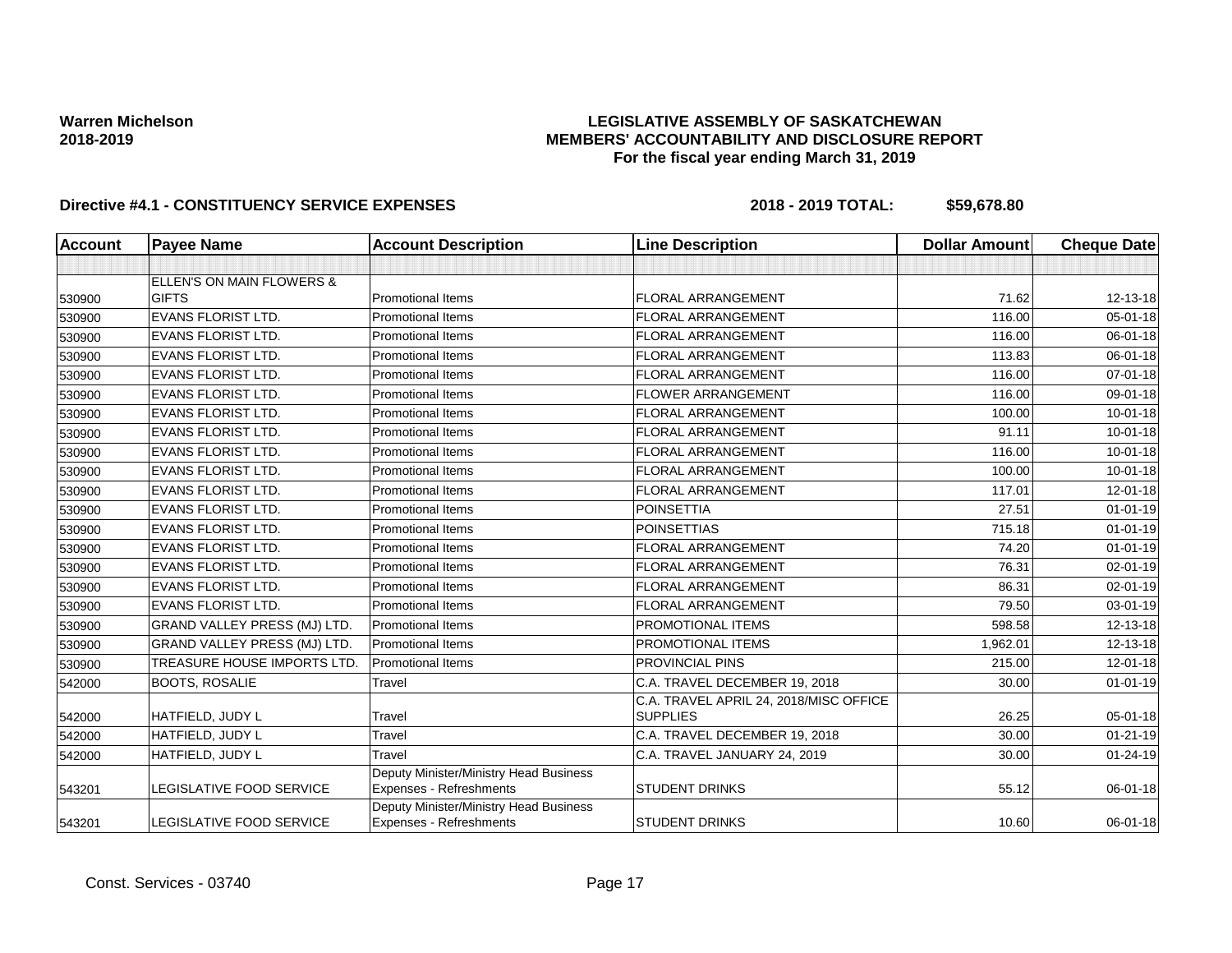## **LEGISLATIVE ASSEMBLY OF SASKATCHEWAN MEMBERS' ACCOUNTABILITY AND DISCLOSURE REPORT For the fiscal year ending March 31, 2019**

| Account | <b>Payee Name</b>                   | <b>Account Description</b>                                        | <b>Line Description</b>                                   | <b>Dollar Amount</b> | <b>Cheque Date</b> |
|---------|-------------------------------------|-------------------------------------------------------------------|-----------------------------------------------------------|----------------------|--------------------|
|         |                                     |                                                                   |                                                           |                      |                    |
| 543201  | LEGISLATIVE FOOD SERVICE            | Deputy Minister/Ministry Head Business<br>Expenses - Refreshments | STUDENT DRINKS - NO GST                                   | 28.62                | $12 - 01 - 18$     |
| 543201  | LEGISLATIVE FOOD SERVICE            | Deputy Minister/Ministry Head Business<br>Expenses - Refreshments | <b>STUDENT DRINKS</b>                                     | 24.38                | 12-01-18           |
| 543201  | LEGISLATIVE FOOD SERVICE            | Deputy Minister/Ministry Head Business<br>Expenses - Refreshments | <b>STUDENT DRINKS</b>                                     | 46.64                | $12 - 01 - 18$     |
| 550100  | <b>GRAND VALLEY PRESS (MJ) LTD.</b> | <b>Printed Forms</b>                                              | <b>BUSINESS CARDS</b>                                     | 154.55               | 08-01-18           |
| 555000  | <b>GRAND VALLEY PRESS (MJ) LTD.</b> | <b>Other Material and Supplies</b>                                | <b>OFFICE SUPPLIES</b>                                    | 73.47                | $12 - 01 - 18$     |
| 555000  | GRAND VALLEY PRESS (MJ) LTD.        | <b>Other Material and Supplies</b>                                | <b>LAMINATED POSTERS</b>                                  | 21.20                | 02-01-19           |
| 555000  | HATFIELD, JUDY L                    | <b>Other Material and Supplies</b>                                | C.A. TRAVEL APRIL 24, 2018/MISC OFFICE<br><b>SUPPLIES</b> | 16.64                | 05-01-18           |
| 555000  | HATFIELD, JUDY L                    | Other Material and Supplies                                       | MISC OFFICE SUPPLIES                                      | 17.28                | $11-01-18$         |
| 555000  | MICHELSON, WARREN D.                | Other Material and Supplies                                       | <b>REIMB: BOTTLED WATER</b>                               | 6.00                 | 06-01-18           |
| 555000  | MICHELSON, WARREN D.                | Other Material and Supplies                                       | <b>REIMB: MISC &amp; OFFICE SUPPLIES</b>                  | 141.97               | 06-15-18           |
| 555000  | MICHELSON, WARREN D.                | <b>Other Material and Supplies</b>                                | <b>REIMB: OFFICE SUPPLIES</b>                             | 31.88                | $07 - 01 - 18$     |
| 555000  | MICHELSON, WARREN D.                | <b>Other Material and Supplies</b>                                | <b>REIMB: MISC OFFICE SUPPLIES</b>                        | 29.91                | $07 - 12 - 18$     |
| 555000  | MICHELSON, WARREN D.                | Other Material and Supplies                                       | <b>REIMB: MISC &amp; OFFICE SUPPLIES</b>                  | 17.75                | 08-01-18           |
| 555000  | MICHELSON, WARREN D.                | Other Material and Supplies                                       | REIMB: MISC/BOTTLED WATER                                 | 17.10                | $10 - 01 - 18$     |
| 555000  | MICHELSON, WARREN D.                | Other Material and Supplies                                       | <b>REIMB: MISC OFFICE SUPPLIES</b>                        | 148.14               | $11 - 01 - 18$     |
| 555000  | MICHELSON, WARREN D.                | <b>Other Material and Supplies</b>                                | <b>REIMB: MISC OFFICE SUPPLIES</b>                        | 43.54                | 12-01-18           |
| 555000  | MICHELSON, WARREN D.                | Other Material and Supplies                                       | REIMB: ADVERTISING/MISC OFFICE<br><b>SUPPLIES</b>         | 31.06                | 12-06-18           |
| 555000  | MICHELSON, WARREN D.                | <b>Other Material and Supplies</b>                                | <b>REIMB: OFFICE SUPPLIES</b>                             | 35.37                | 12-14-18           |
| 555000  | MICHELSON, WARREN D.                | Other Material and Supplies                                       | <b>REIMB: BOTTLED WATER</b>                               | 6.00                 | $01 - 02 - 19$     |
| 555000  | MICHELSON, WARREN D.                | Other Material and Supplies                                       | <b>REIMB: MISC OFFICE SUPPLIES</b>                        | 125.06               | $01 - 21 - 19$     |
| 555000  | MICHELSON, WARREN D.                | <b>Other Material and Supplies</b>                                | REIMB: ADVERTISING/MISC OFFICE<br><b>SUPPLIES</b>         | 9.98                 | 03-01-19           |
| 555000  | MICHELSON, WARREN D.                | Other Material and Supplies                                       | REIMB: MISC OFFICE SUPPLIES                               | 44.38                | 03-28-19           |
| 564600  | <b>E-Z-TECH COMPUTERS INC.</b>      | Computer Software - Exp                                           | <b>SOFTWARE</b>                                           | 37.10                | 06-01-18           |
| 564600  | E-Z-TECH COMPUTERS INC.             | Computer Software - Exp                                           | <b>SOFTWARE</b>                                           | $-37.10$             | 06-25-18           |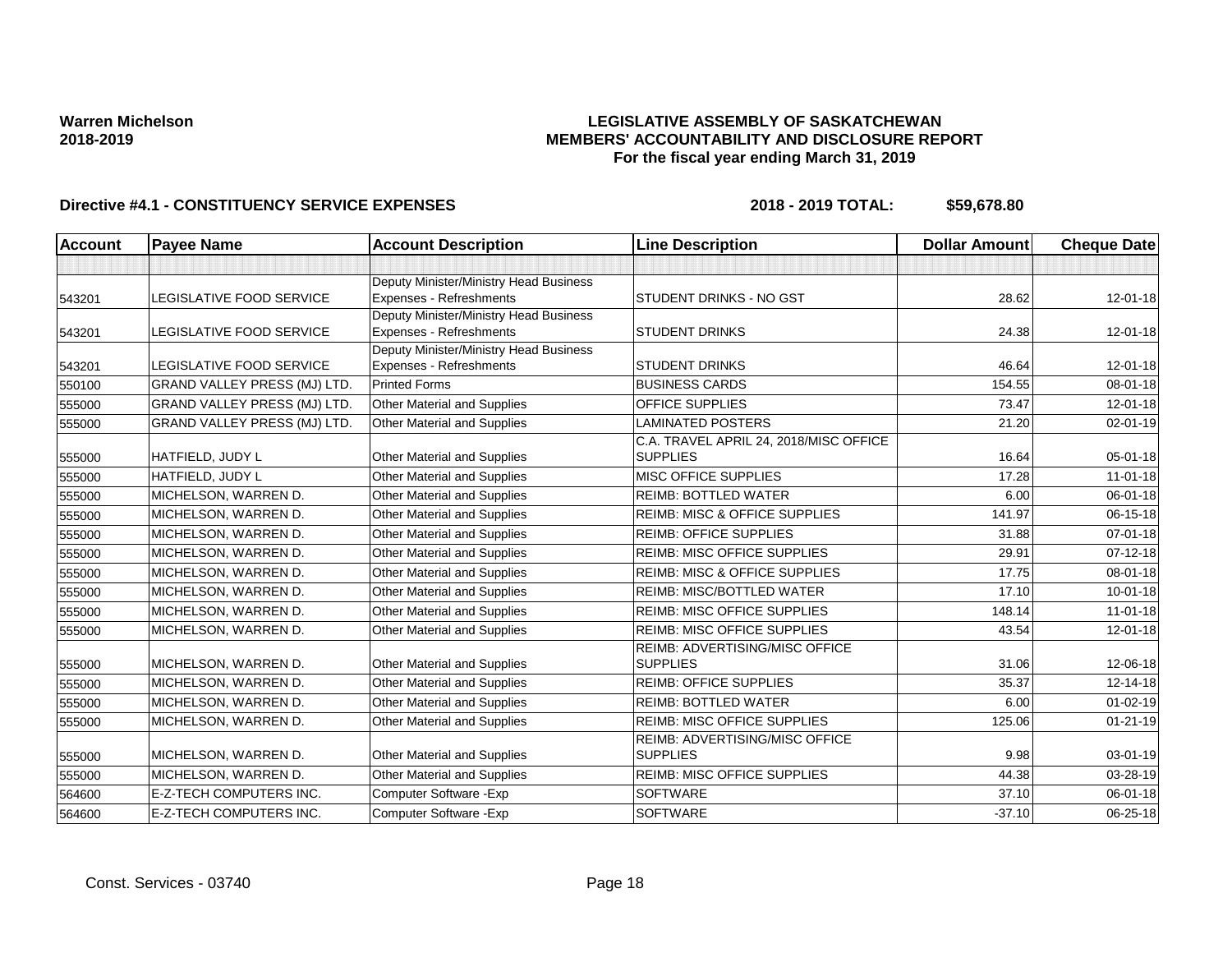## **LEGISLATIVE ASSEMBLY OF SASKATCHEWAN MEMBERS' ACCOUNTABILITY AND DISCLOSURE REPORT For the fiscal year ending March 31, 2019**

| <b>Account</b> | <b>Payee Name</b>    | <b>Account Description</b>           | <b>Line Description</b>    | <b>Dollar Amount</b> | <b>Cheque Date</b> |
|----------------|----------------------|--------------------------------------|----------------------------|----------------------|--------------------|
|                |                      |                                      |                            |                      |                    |
| 564600         | MICHELSON, WARREN D. | Computer Software - Exp              | REIMB: SOFTWARE            | 37.10                | 06-01-18           |
| 565200         | MICHELSON, WARREN D. | Office Furniture and Equipment - Exp | REIMB: OFFICE CHAIR        | 397.28               | $09-07-18$         |
| 588950         |                      |                                      | PREPAID EXPENSE ADJUSTMENT | 833.30               | 04-12-18           |
|                |                      |                                      |                            |                      |                    |
|                |                      |                                      |                            |                      |                    |
|                |                      |                                      |                            |                      |                    |
|                |                      |                                      |                            |                      |                    |
|                |                      |                                      |                            |                      |                    |
|                |                      |                                      |                            |                      |                    |
|                |                      |                                      |                            |                      |                    |
|                |                      |                                      |                            |                      |                    |
|                |                      |                                      |                            |                      |                    |
|                |                      |                                      |                            |                      |                    |
|                |                      |                                      |                            |                      |                    |
|                |                      |                                      |                            |                      |                    |
|                |                      |                                      |                            |                      |                    |
|                |                      |                                      |                            |                      |                    |
|                |                      |                                      |                            |                      |                    |
|                |                      |                                      |                            |                      |                    |
|                |                      |                                      |                            |                      |                    |
|                |                      |                                      |                            |                      |                    |
|                |                      |                                      |                            |                      |                    |
|                |                      |                                      |                            |                      |                    |
|                |                      |                                      |                            |                      |                    |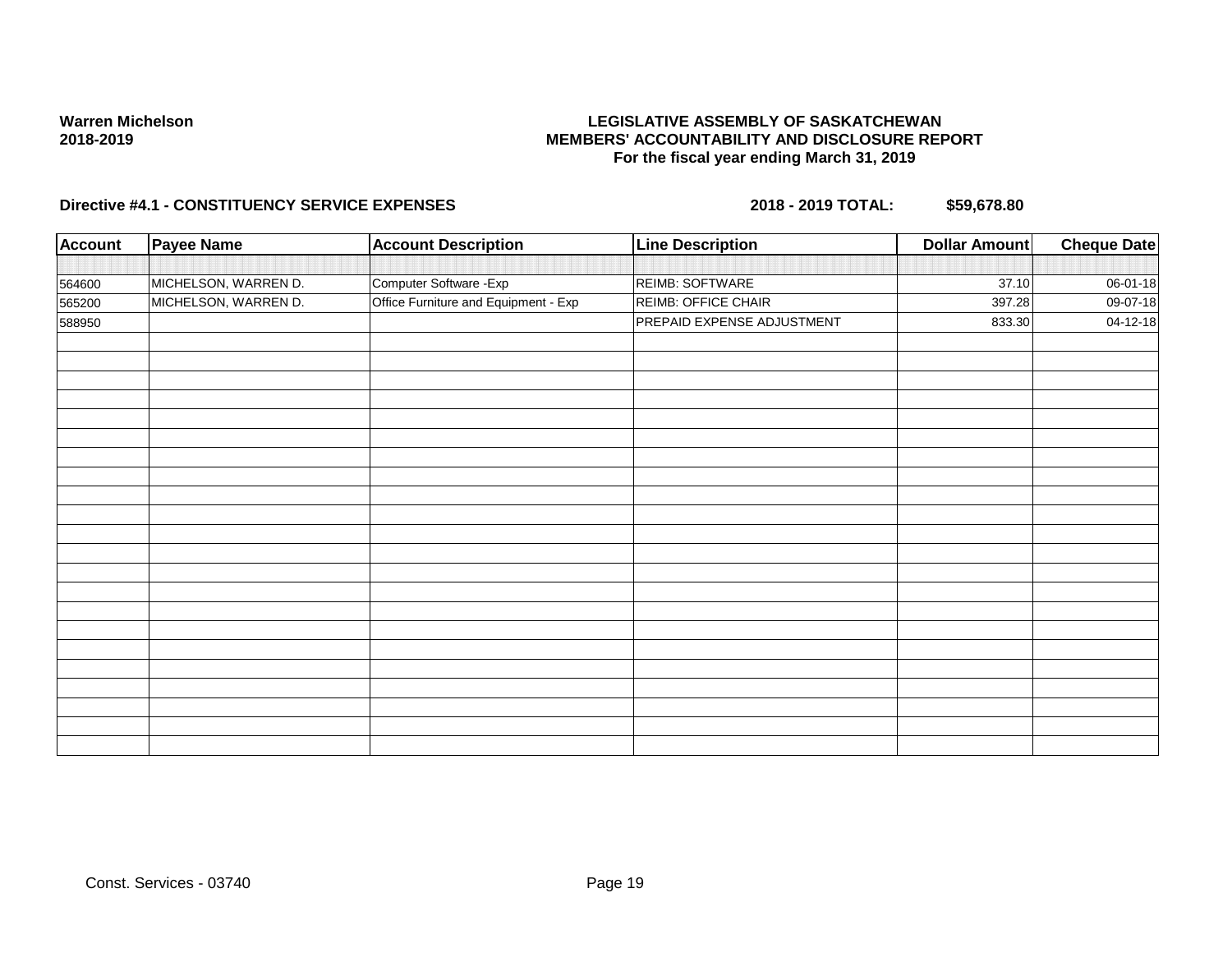# **LEGISLATIVE ASSEMBLY OF SASKATCHEWAN MEMBERS' ACCOUNTABILITY AND DISCLOSURE REPORT For the fiscal year ending March 31, 2019**

| <b>Account</b> | <b>Payee Name</b>        | <b>Account Description</b> | <b>Dollar Amount</b> | <b>Cheque Date</b> |
|----------------|--------------------------|----------------------------|----------------------|--------------------|
|                |                          |                            |                      |                    |
| 513000         | HATFIELD, JUDY L         | Out-of-Scope Permanent     | 1,960.00             | 04-24-18           |
| 513000         | HATFIELD, JUDY L         | Out-of-Scope Permanent     | 1,960.00             | 05-08-18           |
| 513000         | HATFIELD, JUDY L         | Out-of-Scope Permanent     | 1,960.00             | 05-23-18           |
| 513000         | HATFIELD, JUDY L         | Out-of-Scope Permanent     | 1,960.00             | 06-05-18           |
| 513000         | HATFIELD, JUDY L         | Out-of-Scope Permanent     | 1,960.00             | 06-13-18           |
| 513000         | HATFIELD, JUDY L         | Out-of-Scope Permanent     | 1,960.00             | 06-27-18           |
| 513000         | HATFIELD, JUDY L         | Out-of-Scope Permanent     | 1,960.00             | 07-11-18           |
| 513000         | HATFIELD, JUDY L         | Out-of-Scope Permanent     | 1,960.00             | 07-25-18           |
| 513000         | HATFIELD, JUDY L         | Out-of-Scope Permanent     | 1,960.00             | 08-08-18           |
| 513000         | HATFIELD, JUDY L         | Out-of-Scope Permanent     | 1,960.00             | 08-22-18           |
| 513000         | HATFIELD, JUDY L         | Out-of-Scope Permanent     | 1,960.00             | 09-05-18           |
| 513000         | HATFIELD, JUDY L         | Out-of-Scope Permanent     | 1,960.00             | 09-19-18           |
| 513000         | HATFIELD, JUDY L         | Out-of-Scope Permanent     | 1,960.00             | 10-03-18           |
| 513000         | HATFIELD, JUDY L         | Out-of-Scope Permanent     | 1,960.00             | $10 - 17 - 18$     |
| 513000         | HATFIELD, JUDY L         | Out-of-Scope Permanent     | 1,960.00             | $11-01-18$         |
| 513000         | HATFIELD, JUDY L         | Out-of-Scope Permanent     | 1,960.00             | $11 - 14 - 18$     |
| 513000         | HATFIELD, JUDY L         | Out-of-Scope Permanent     | 1,960.00             | $11 - 28 - 18$     |
| 513000         | HATFIELD, JUDY L         | Out-of-Scope Permanent     | 1,960.00             | $12 - 12 - 18$     |
| 513000         | HATFIELD, JUDY L         | Out-of-Scope Permanent     | 1,960.00             | 12-27-18           |
| 513000         | HATFIELD, JUDY L         | Out-of-Scope Permanent     | 1,960.00             | 01-09-19           |
| 513000         | HATFIELD, JUDY L         | Out-of-Scope Permanent     | 1,960.00             | 01-23-19           |
| 513000         | HATFIELD, JUDY L         | Out-of-Scope Permanent     | 1,960.00             | 02-06-19           |
| 513000         | HATFIELD, JUDY L         | Out-of-Scope Permanent     | 1,960.00             | 02-20-19           |
| 513000         | HATFIELD, JUDY L         | Out-of-Scope Permanent     | 1,960.00             | 03-06-19           |
| 513000         | HATFIELD, JUDY L         | Out-of-Scope Permanent     | 924                  | 03-20-19           |
| 513000         | HATFIELD, JUDY L         | Out-of-Scope Permanent     | 1,960.00             | 04-03-19           |
| 514000         | BOOTS, ROSALIE R.        | Casual/Term                | 141.81               | 04-24-18           |
| 514000         | BOOTS, ROSALIE R.        | Casual/Term                | 399.65               | 05-23-18           |
| 514000         | <b>BOOTS, ROSALIE R.</b> | Casual/Term                | 180.48               | 06-05-18           |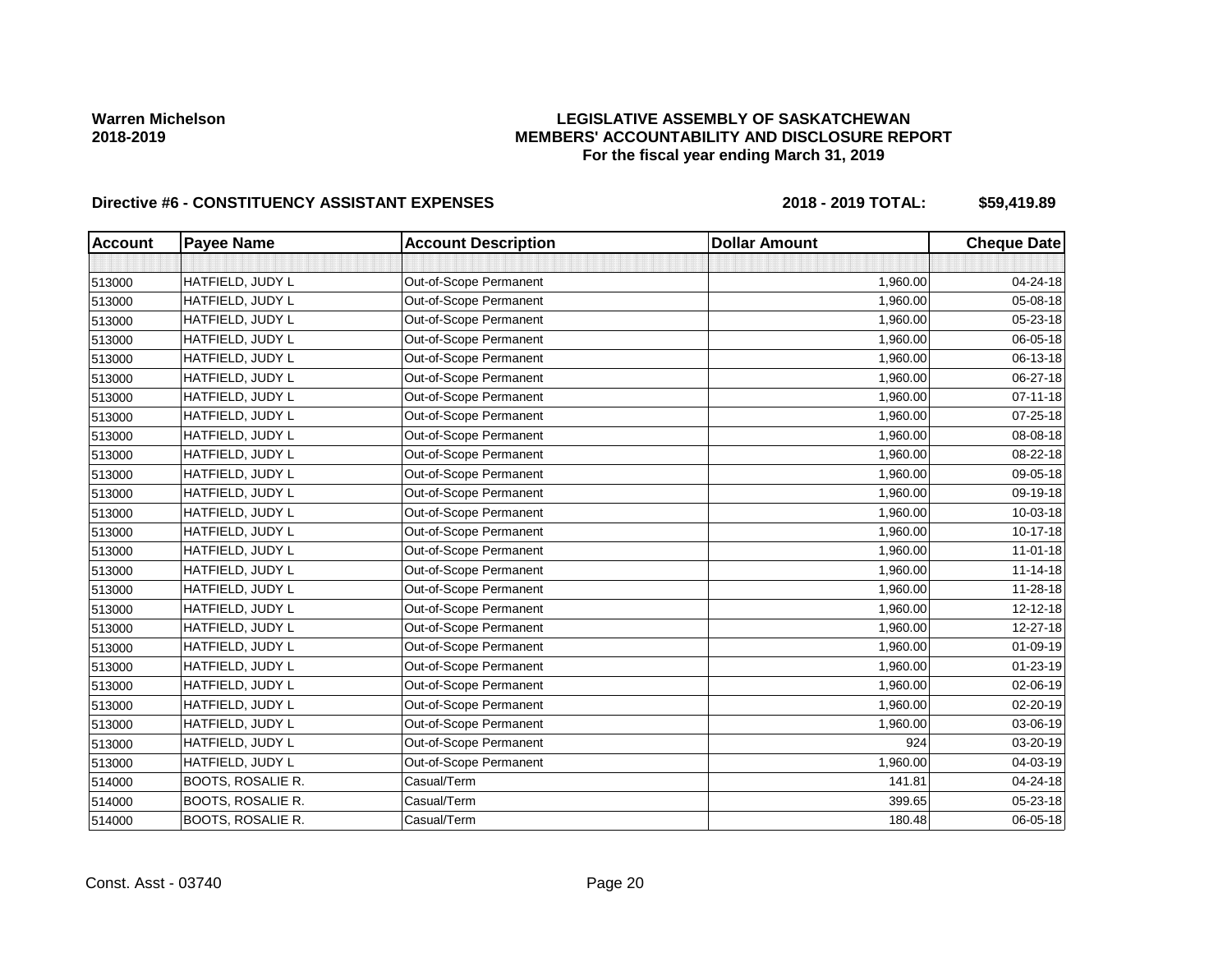# **LEGISLATIVE ASSEMBLY OF SASKATCHEWAN MEMBERS' ACCOUNTABILITY AND DISCLOSURE REPORT For the fiscal year ending March 31, 2019**

| <b>Account</b> | <b>Payee Name</b>        | <b>Account Description</b>                    | <b>Dollar Amount</b> | <b>Cheque Date</b> |
|----------------|--------------------------|-----------------------------------------------|----------------------|--------------------|
|                |                          |                                               |                      |                    |
| 514000         | <b>BOOTS, ROSALIE R.</b> | Casual/Term                                   | 399.65               | 06-13-18           |
| 514000         | BOOTS, ROSALIE R.        | Casual/Term                                   | 799.3                | 06-27-18           |
| 514000         | BOOTS, ROSALIE R.        | Casual/Term                                   | 399.65               | $07 - 11 - 18$     |
| 514000         | BOOTS, ROSALIE R.        | Casual/Term                                   | 270.73               | 07-25-18           |
| 514000         | BOOTS, ROSALIE R.        | Casual/Term                                   | 399.65               | 08-08-18           |
| 514000         | <b>BOOTS, ROSALIE R.</b> | Casual/Term                                   | 141.81               | $08 - 22 - 18$     |
| 514000         | BOOTS, ROSALIE R.        | Casual/Term                                   | 644.59               | 09-05-18           |
| 514000         | <b>BOOTS, ROSALIE R.</b> | Casual/Term                                   | 322.30               | 09-19-18           |
| 514000         | <b>BOOTS, ROSALIE R.</b> | Casual/Term                                   | 244.95               | 10-03-18           |
| 514000         | <b>BOOTS, ROSALIE R.</b> | Casual/Term                                   | 232.06               | $10-17-18$         |
| 514000         | <b>BOOTS, ROSALIE R.</b> | Casual/Term                                   | 386.76               | $11 - 01 - 18$     |
| 514000         | BOOTS, ROSALIE R.        | Casual/Term                                   | 309.40               | $11 - 14 - 18$     |
| 514000         | BOOTS, ROSALIE R.        | Casual/Term                                   | 489.89               | $11 - 28 - 18$     |
| 514000         | <b>BOOTS, ROSALIE R.</b> | Casual/Term                                   | 386.76               | $12 - 12 - 18$     |
| 514000         | BOOTS, ROSALIE R.        | Casual/Term                                   | 644.59               | 12-27-18           |
| 514000         | BOOTS, ROSALIE R.        | Casual/Term                                   | 116.03               | $01 - 09 - 19$     |
| 514000         | BOOTS, ROSALIE R.        | Casual/Term                                   | 296.51               | $01 - 23 - 19$     |
| 514000         | BOOTS, ROSALIE R.        | Casual/Term                                   | 399.65               | 02-06-19           |
| 514000         | BOOTS, ROSALIE R.        | Casual/Term                                   | 322.3                | 02-20-19           |
| 514000         | BOOTS, ROSALIE R.        | Casual/Term                                   | 464.11               | 03-06-19           |
| 514000         | BOOTS, ROSALIE R.        | Casual/Term                                   | 1,256.96             | 03-20-19           |
| 514000         | <b>BOOTS, ROSALIE R.</b> | Casual/Term                                   | 322.30               | 04-03-19           |
| 519900         | None (Default)           | Change in Y/E Accrued Empl Leave Entitlements | -476.00              | 04-18-18           |
|                |                          |                                               |                      |                    |
|                |                          |                                               |                      |                    |
|                |                          |                                               |                      |                    |
|                |                          |                                               |                      |                    |
|                |                          |                                               |                      |                    |
|                |                          |                                               |                      |                    |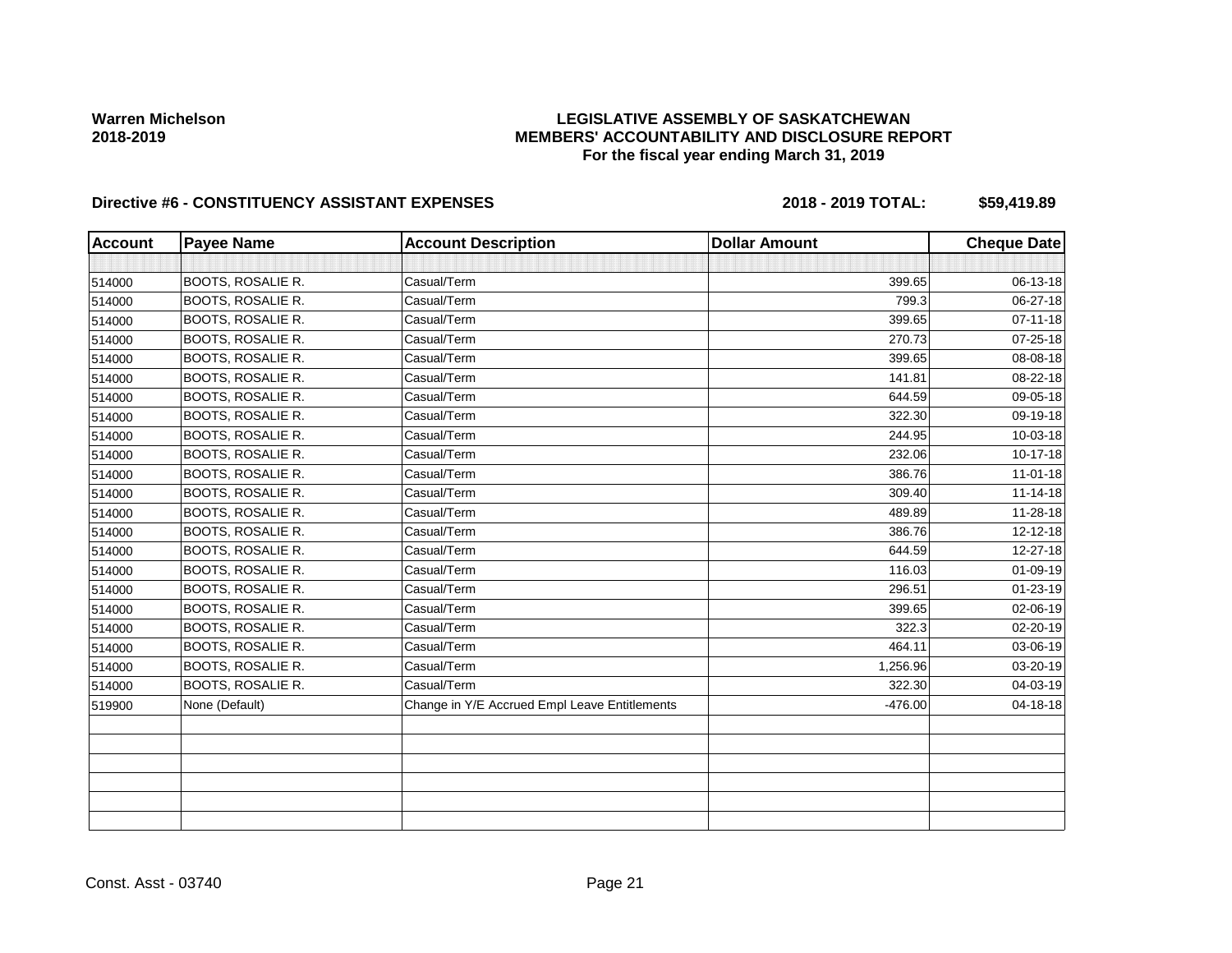# **LEGISLATIVE ASSEMBLY OF SASKATCHEWAN MEMBERS' ACCOUNTABILITY AND DISCLOSURE REPORT For the fiscal year ending March 31, 2019**

| <b>Account</b> | Payee Name | <b>Account Description</b> | <b>Dollar Amount</b> | <b>Cheque Date</b> |
|----------------|------------|----------------------------|----------------------|--------------------|
|                |            |                            |                      |                    |
|                |            |                            |                      |                    |
|                |            |                            |                      |                    |
|                |            |                            |                      |                    |
|                |            |                            |                      |                    |
|                |            |                            |                      |                    |
|                |            |                            |                      |                    |
|                |            |                            |                      |                    |
|                |            |                            |                      |                    |
|                |            |                            |                      |                    |
|                |            |                            |                      |                    |
|                |            |                            |                      |                    |
|                |            |                            |                      |                    |
|                |            |                            |                      |                    |
|                |            |                            |                      |                    |
|                |            |                            |                      |                    |
|                |            |                            |                      |                    |
|                |            |                            |                      |                    |
|                |            |                            |                      |                    |
|                |            |                            |                      |                    |
|                |            |                            |                      |                    |
|                |            |                            |                      |                    |
|                |            |                            |                      |                    |
|                |            |                            |                      |                    |
|                |            |                            |                      |                    |
|                |            |                            |                      |                    |
|                |            |                            |                      |                    |
|                |            |                            |                      |                    |
|                |            |                            |                      |                    |
|                |            |                            |                      |                    |